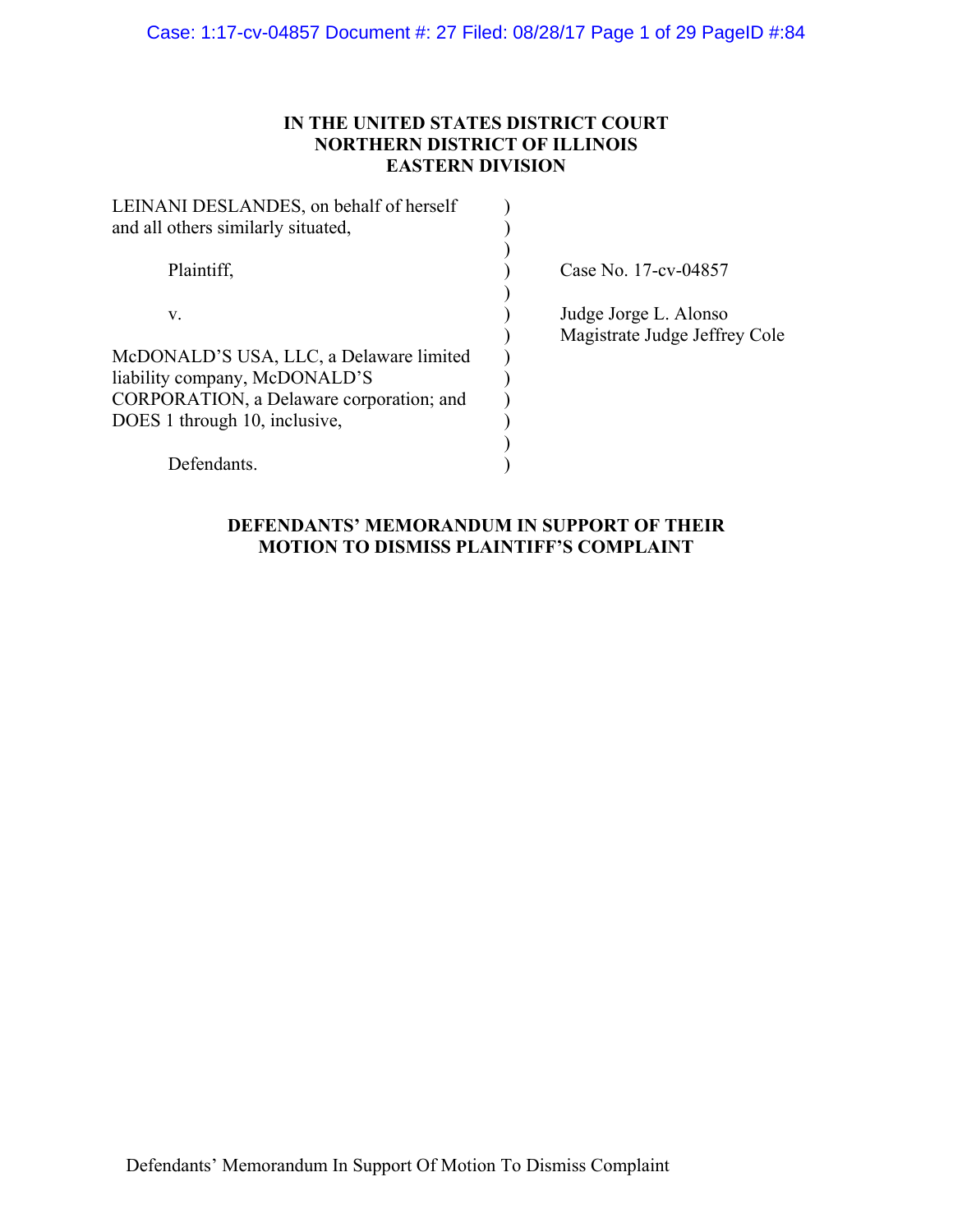# **TABLE OF CONTENTS**

| I.                                                                                    |
|---------------------------------------------------------------------------------------|
| П.                                                                                    |
|                                                                                       |
| B. Plaintiff Fails To Plead A Plausible Sherman Act Claim Under Any Standard 8        |
| 1. The Per Se Standard Does Not Apply To Restraints On Employment Within The          |
|                                                                                       |
|                                                                                       |
|                                                                                       |
|                                                                                       |
|                                                                                       |
| IV. Plaintiff Lacks Standing To Assert Claims For Injunctive Or Declaratory Relief 20 |
|                                                                                       |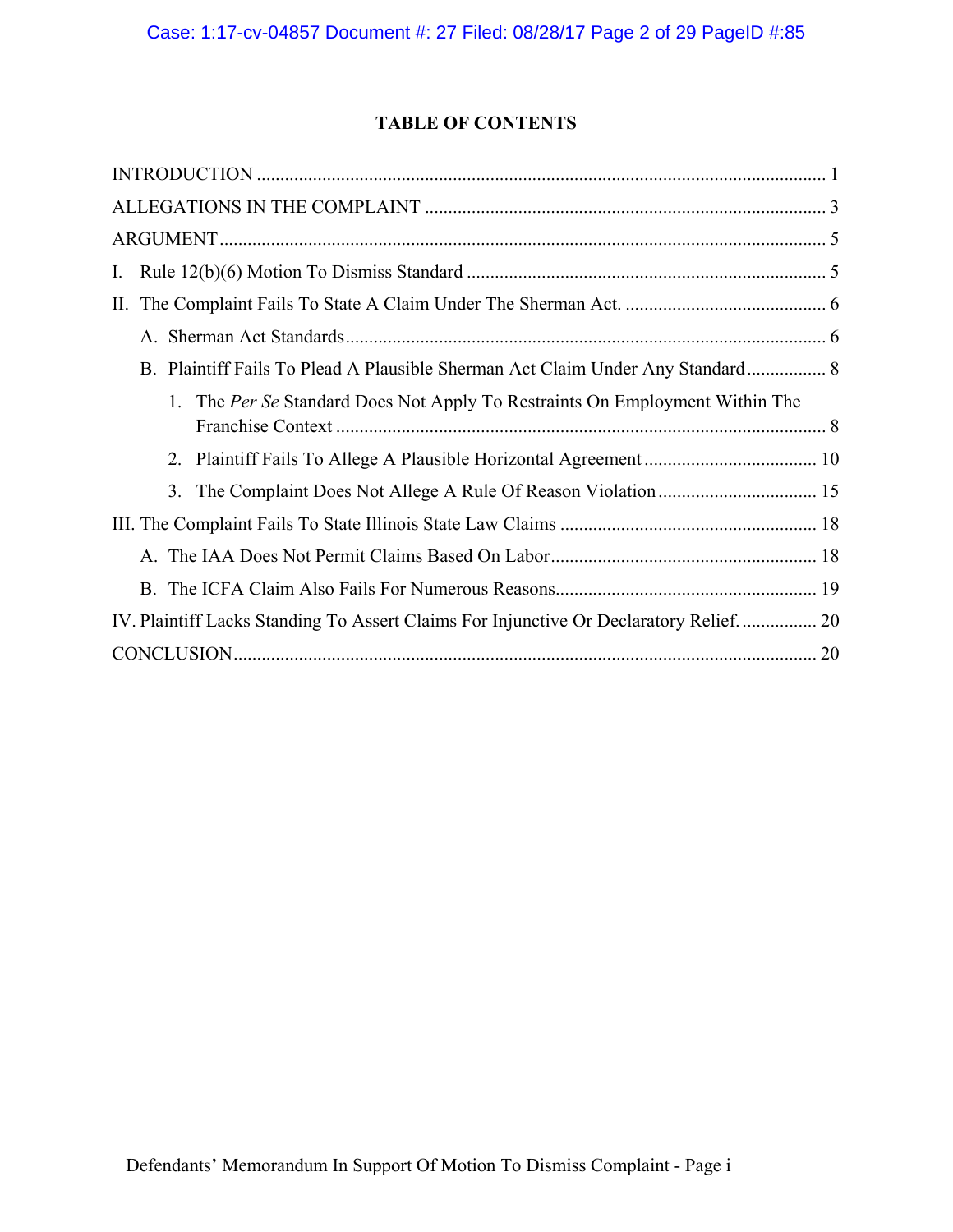# **TABLE OF AUTHORITIES**

# **Cases**

| Agnew v. Nat'l Collegiate Athletic Ass'n,                    |
|--------------------------------------------------------------|
| Allstate Indem. Co. v. ADT LLC,                              |
| Appraisers Coal. v. Appraisal Inst.,                         |
| Ashcroft v. Iqbal,                                           |
| AT&T Corp. v. JMC Telecom, LLC,                              |
| Avery v. State Farm Mut. Auto. Ins. Co.,                     |
| Aydin Corp. v. Loral Corp.,                                  |
| Bell Atl. Corp. v. Twombly,                                  |
| Besser Pub. Co. v. Pioneer Press, Inc.,                      |
| Bogan v. Hodgkins,                                           |
| Burke v. 401 N. Wabash Venture, LLC,                         |
| Cal. Dental Assoc. v. FTC,                                   |
| Chicago Prof'l Sports Ltd. P'ship v. Nat'l Basketball Ass'n, |
| Chicago Prof'l Sports Ltd. P'ship v. Nat'l Basketball Ass'n, |

Defendants' Memorandum In Support Of Motion To Dismiss Complaint - Page ii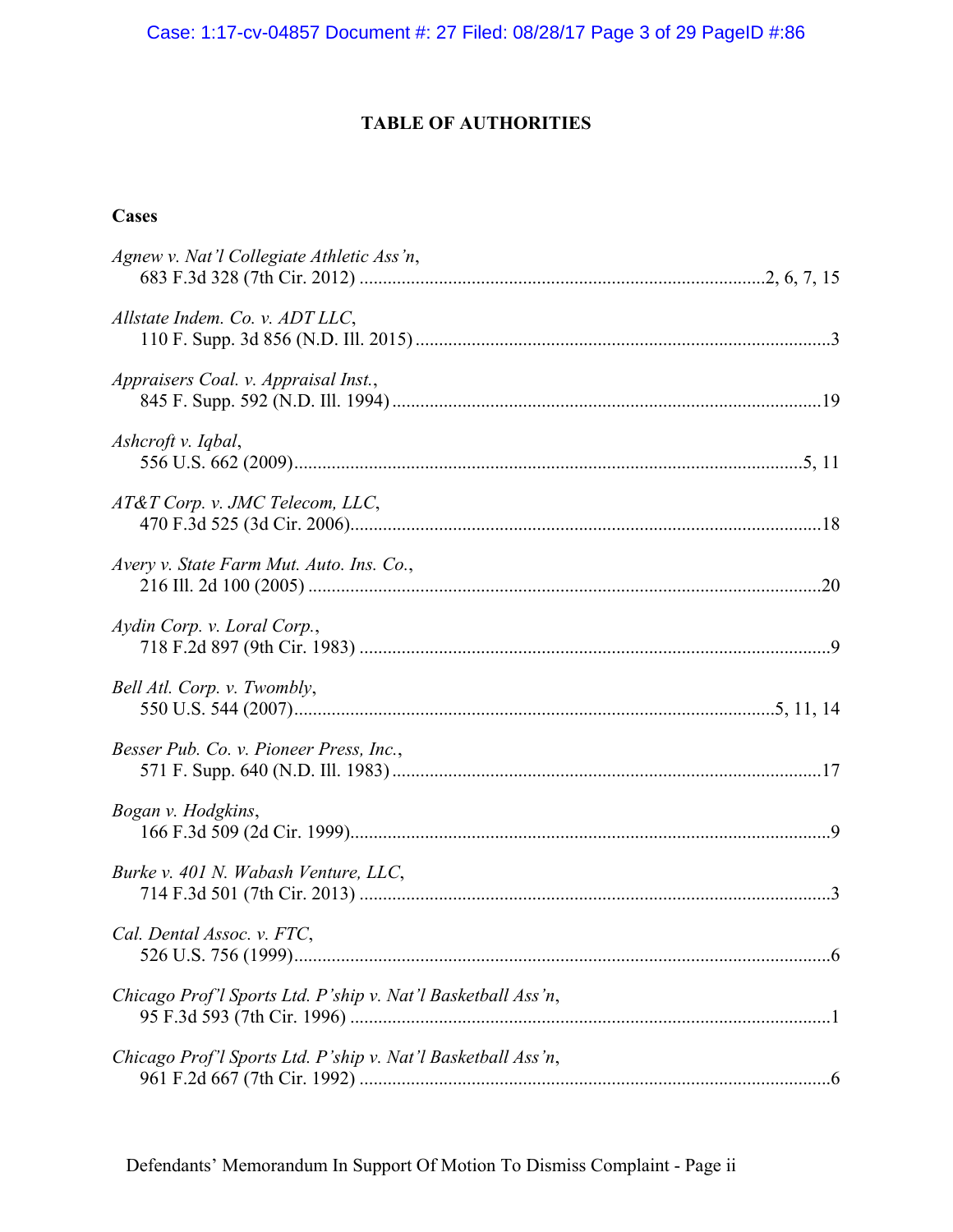# Case: 1:17-cv-04857 Document #: 27 Filed: 08/28/17 Page 4 of 29 PageID #:87

| Coleman v. Gen. Elec. Co.,                         |
|----------------------------------------------------|
| Cont'l T.V., Inc. v. GTE Sylvania, Inc.,           |
| Crichton v. Golden Rule Ins. Co.,                  |
| In re Dairy Farmers of Am., Inc.,                  |
| Digital Equip. Corp. v. Uniq Digital Techs., Inc., |
| Eichorn v. AT&T Corp.,                             |
| In re Flat Glass Antitrust Litig.,                 |
| Gaebler v. N.M. Potash Corp.,                      |
| Generac Corp. v. Caterpillar Inc.,                 |
| Hess v. Kanoski & Assocs.,                         |
| In Re High Fructose Corn Syrup Antitrust Litig.,   |
| House of Brides, Inc. v. Alfred Angelo, Inc.,      |
| In re Ins. Brokerage Antitrust Litig.,             |
| Int'l Equip. Trading, Ltd. v. AB SCIEX LLC,        |
| Kelsey K. v. NFL Enters. LLC,                      |
| Krehl v. Baskin-Robbins Ice Cream Co.,             |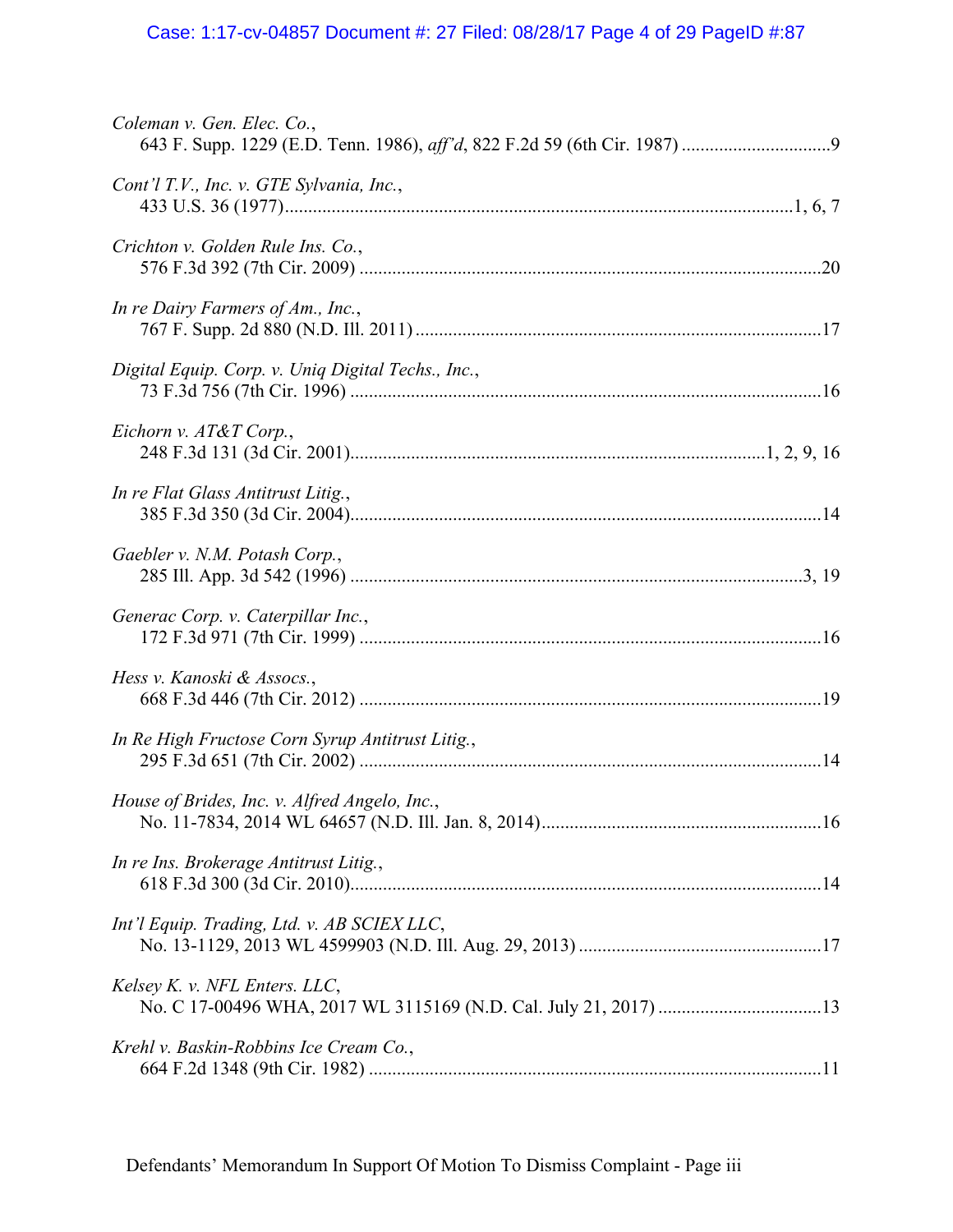# Case: 1:17-cv-04857 Document #: 27 Filed: 08/28/17 Page 5 of 29 PageID #:88

| Laughlin v. Evanston Hosp.,                                                                                                |  |
|----------------------------------------------------------------------------------------------------------------------------|--|
| Law Bulletin Pub. Co. v. Rodgers,                                                                                          |  |
| Leegin Creative Leather Prods., Inc. v. PSKS, Inc.,                                                                        |  |
| Lektro-Vend Corp. v. Vendo Co.,                                                                                            |  |
| Marion HealthCare LLC v. S. Ill. Healthcare,                                                                               |  |
| Menasha Corp. v. News Am. Mktg. In-Store,<br>238 F. Supp. 2d 1024 (N.D. Ill. 2003), aff'd, 354 F.3d 661 (7th Cir. 2004) 14 |  |
| Midwestern Waffles, Inc. v. Waffle House, Inc.,                                                                            |  |
| N. Pac. Ry. Co. v. United States,                                                                                          |  |
| Nichols v. Spencer Int'l Press, Inc.,                                                                                      |  |
| O'Regan v. Arbitration Forums, Inc.,                                                                                       |  |
| Phillips Getschow Co. v. Green Bay Brown Cnty. Prof'l Football Stadium Dist.,                                              |  |
| Photovest Corp. v. Fotomat Corp.,                                                                                          |  |
| Polk Bros., Inc. v. Forrest City Enters., Inc.,                                                                            |  |
| PSKS, Inc. v. Leegin Creative Leather Prods., Inc.,                                                                        |  |
| Sheridan v. Marathon Petroleum Co. LLC,                                                                                    |  |
| Subsolutions, Inc. v. Doctor's Assocs.,                                                                                    |  |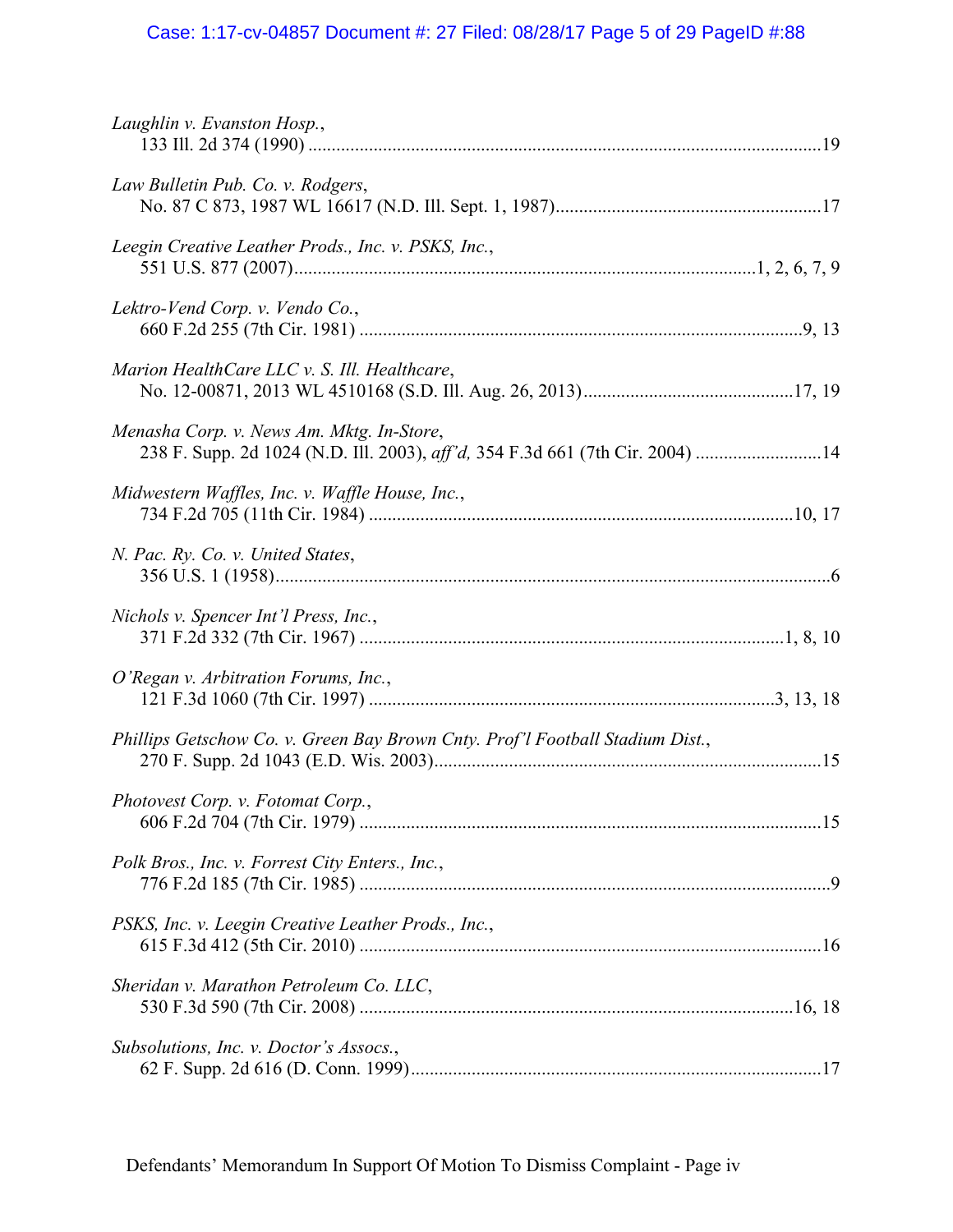# Case: 1:17-cv-04857 Document #: 27 Filed: 08/28/17 Page 6 of 29 PageID #:89

| In re Sulfuric Acid Antitrust Litig.,           |
|-------------------------------------------------|
| Tamayo v. Blagojevich,                          |
| Texaco Inc. v. Dagher,                          |
| In re Text Messaging Antitrust Litig.,          |
| Thrasher-Lyon v. Ill. Farmers Ins. Co.,         |
| Todd v. Exxon Corp.,                            |
| United States v. E.I. du Pont de Nemours & Co., |
| Valley Liquors, Inc. v. Renfield Imps., Ltd.,   |
| Wal-Mart Stores, Inc. v. Dukes,                 |
| Will v. Comprehensive Accounting Corp.,         |
| Williams v. I.B. Fischer Nev.,                  |
| <b>Statutes</b>                                 |
|                                                 |
|                                                 |
|                                                 |
|                                                 |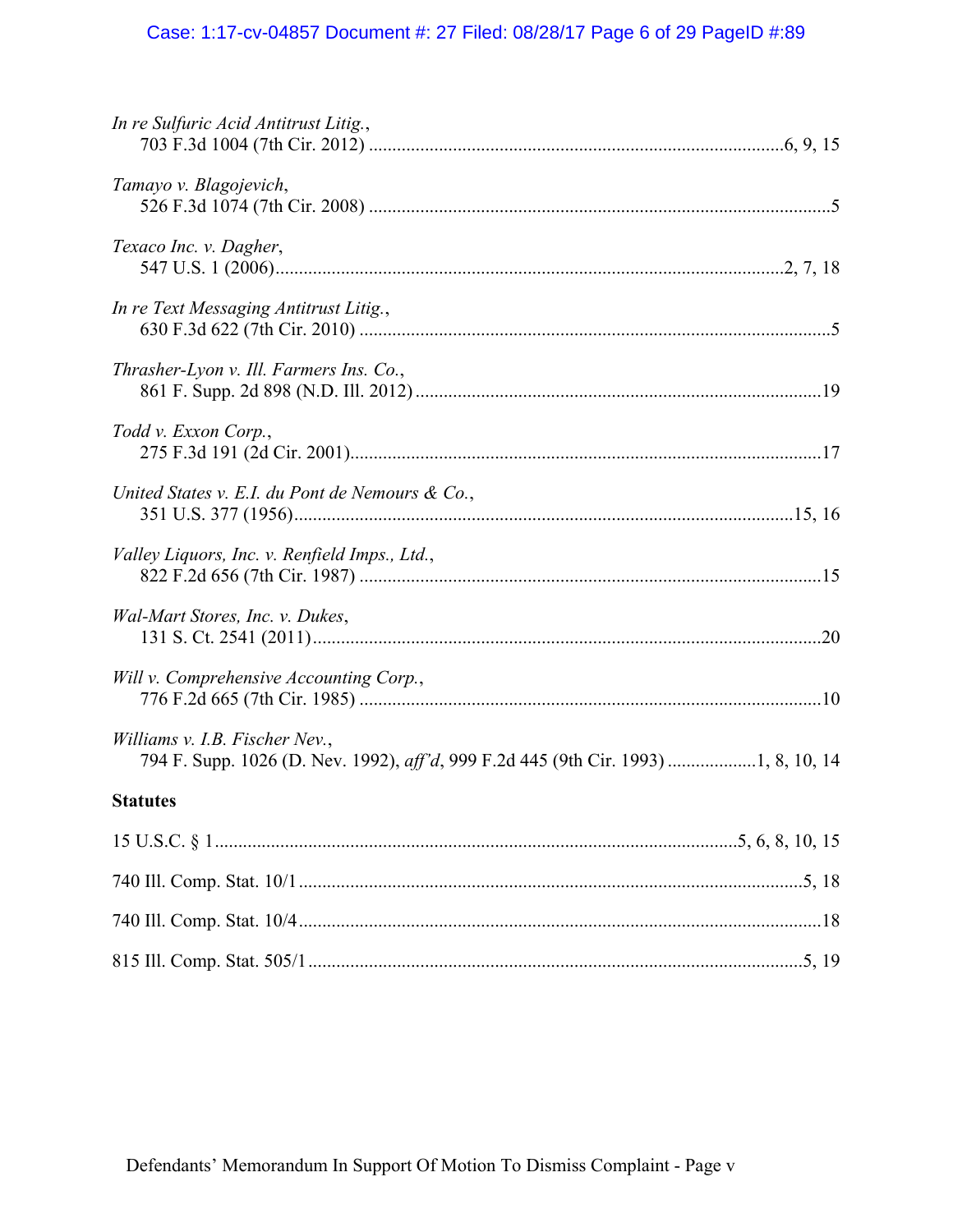Case: 1:17-cv-04857 Document #: 27 Filed: 08/28/17 Page 7 of 29 PageID #:90

# **EXHIBIT LIST**

Exhibit 1: Excerpts from McDonald's 2003 Franchise Disclosure Document (including only the cover page, table of contents, Item 1, and Exhibit B (traditional franchise agreement)).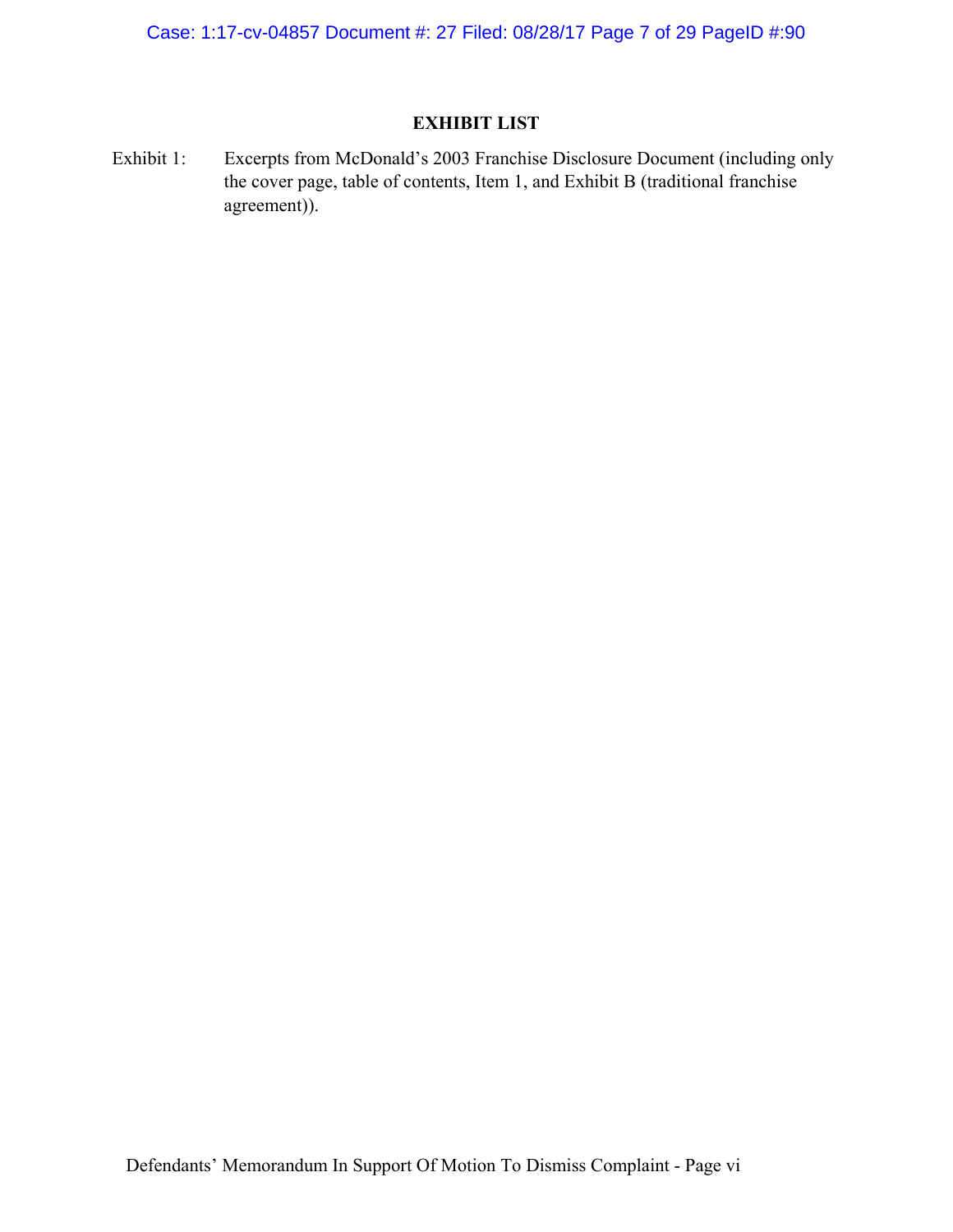### **INTRODUCTION**

The complaint purports to assert an antitrust claim declaring the "no-hire" and "nosolicitation" clause allegedly in the standard McDonald's franchise agreement *per se* unlawful. But that alleged clause is decidedly not *per se* unlawful under long-standing and uncontroverted Seventh Circuit law holding that employee no-hire agreements—even as between horizontal competitors—"are tested by a standard of reasonableness." *See Nichols v. Spencer Int'l Press, Inc.*, 371 F.2d 332, 333-34, 337 (7th Cir. 1967); *see also Eichorn v. AT&T Corp.*, 248 F.3d 131, 147 (3d Cir. 2001) (rule of reason applies to no-hire agreements between competitors, and noting that "there are no Supreme Court cases nor any federal cases that have applied the per se rule in similar factual circumstances"). And when, as here, the alleged restrictions are *vertical* restraints within a franchise system, they are eminently reasonable: they "prevent the franchises from 'raiding' one another's [ ] employees after time and expense have been incurred in training them." *Williams v. I.B. Fischer Nevada*, 794 F. Supp. 1026, 1029 (D. Nev. 1992), *aff'd*, 999 F.2d 445 (9th Cir. 1993). Vertical restraints that reduce free-riding at the franchise (*i.e.*, intrabrand) level of the McDonald's system encourage franchises to invest in labor and services that promote McDonald's products, thereby fostering *interbrand* competition between McDonald's, Subway, Whole Foods and the like—"the primary concern of antitrust law." *Cont'l T.V., Inc. v. GTE Sylvania, Inc.*, 433 U.S. 36, 52 n.19 (1977); *see also Leegin Creative Leather Products, Inc. v. PSKS, Inc.*, 551 U.S. 877, 886 (2007); *Chicago Prof'l Sports Ltd. P'ship v. Nat'l Basketball Ass'n*, 95 F.3d 593, 598 (7th Cir. 1996) ("[N]o one expects a McDonald's outlet to compete with other members of the system by offering pizza."). Nothing in Plaintiff's complaint can be challenged as *per se* unlawful.

Even if the *per se* allegations did not fail here as a matter of law (although they do), Plaintiff's complaint also fails to allege a plausible horizontal conspiracy. Relying on conclusory language devoid of *factual* allegations, the complaint claims that all the McDonald's franchises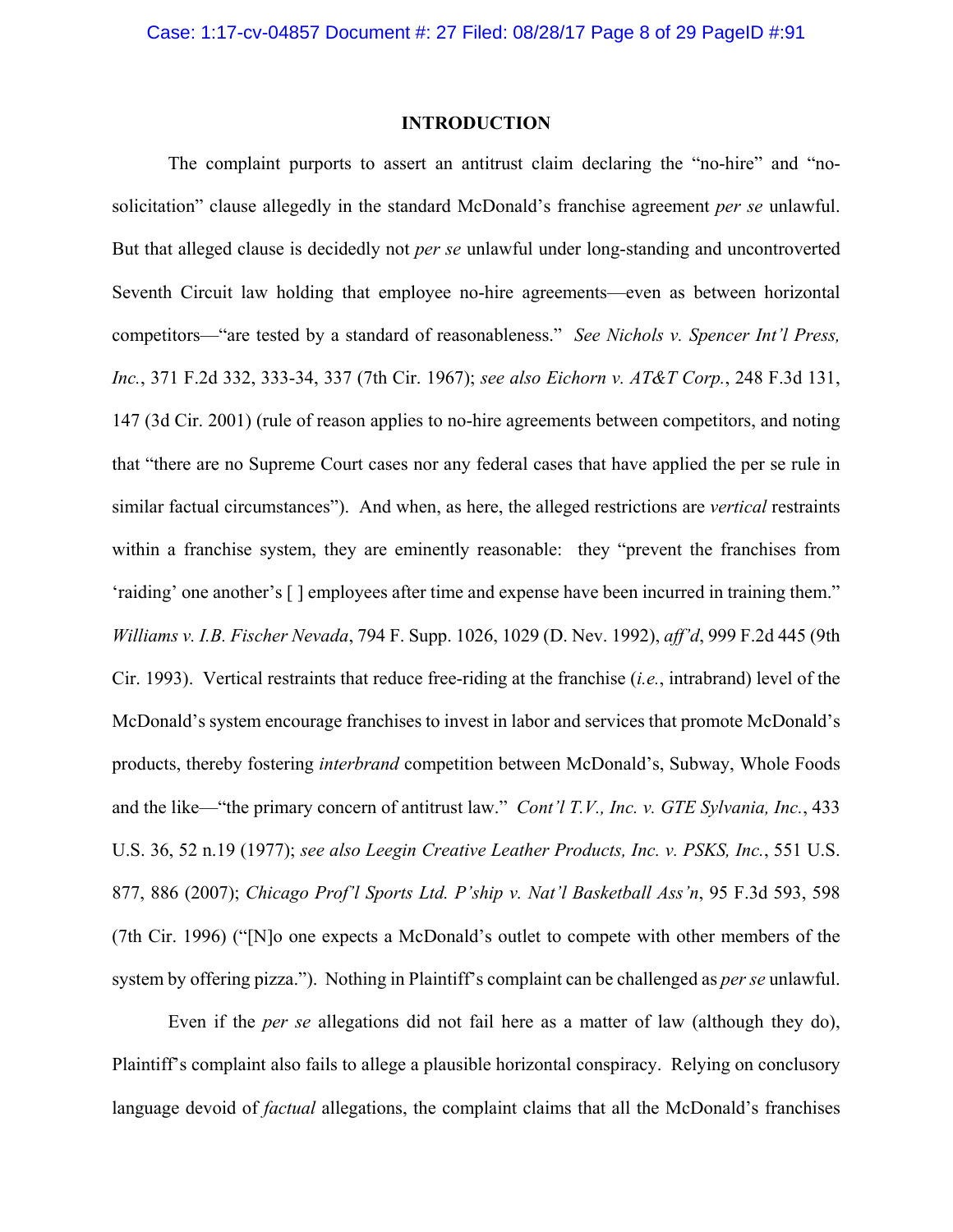#### Case: 1:17-cv-04857 Document #: 27 Filed: 08/28/17 Page 9 of 29 PageID #:92

that ever existed throughout the U.S. somehow reached a meeting of the minds to suppress employee wages. Not only is that implausible on its face, but the complaint is internally inconsistent about the nature and scope of the supposed horizontal conspiracy. For example, the complaint alleges that the aim of the purported conspiracy was to suppress salaries; but Plaintiff herself alleges that another McDonald's franchise was offering a salary *23% higher* than her own, establishing that there was significant salary competition. Compl. ¶¶ 58, 106. Moreover, the complaint alleges (as it must) that each franchise contract is between a franchisee and "McDonald's," the franchisor—making these contracts unquestionably *vertical*. There is no factual basis for the complaint's conclusory contention that each franchisee's contract somehow "reflects a naked horizontal restraint of competition." *E.g.*, *id.* ¶¶ 1, 8, 75. And it is implausible.

For those reasons, the rule of reason—and not the *per se* rule—applies, *Leegin*, 551 U.S. at 886 (rule of reason applies to vertical restraints), and Count I should be dismissed, *see Texaco Inc. v. Dagher*, 547 U.S. 1, 6 n.2 (2006) (refusing to analyze claim under rule of reason when plaintiffs put forth solely a *per se* claim). But if Plaintiff argues that she has pleaded a rule of reason claim, she is incorrect. She has alleged no relevant geographic market or that Defendants have market power. *Agnew v. Nat'l Collegiate Athletic Ass'n*, 683 F.3d 328, 335 (7th Cir. 2012) (rule of reason requires allegations "that an agreement or contract has an anticompetitive effect on a given market within a given geographic area"). And the suggestion that "employment with non-McDonald's brands is not a reasonable substitute for McDonald's employees" (Compl. ¶¶ 89-91 & header) is implausible. *Eichorn*, 248 F.3d at 147 ("By defining the market so narrowly that it only includes the defendants, plaintiffs' proffered geographic and product markets are unrealistic. The market for the plaintiffs' labor is much broader."). Count I should be dismissed.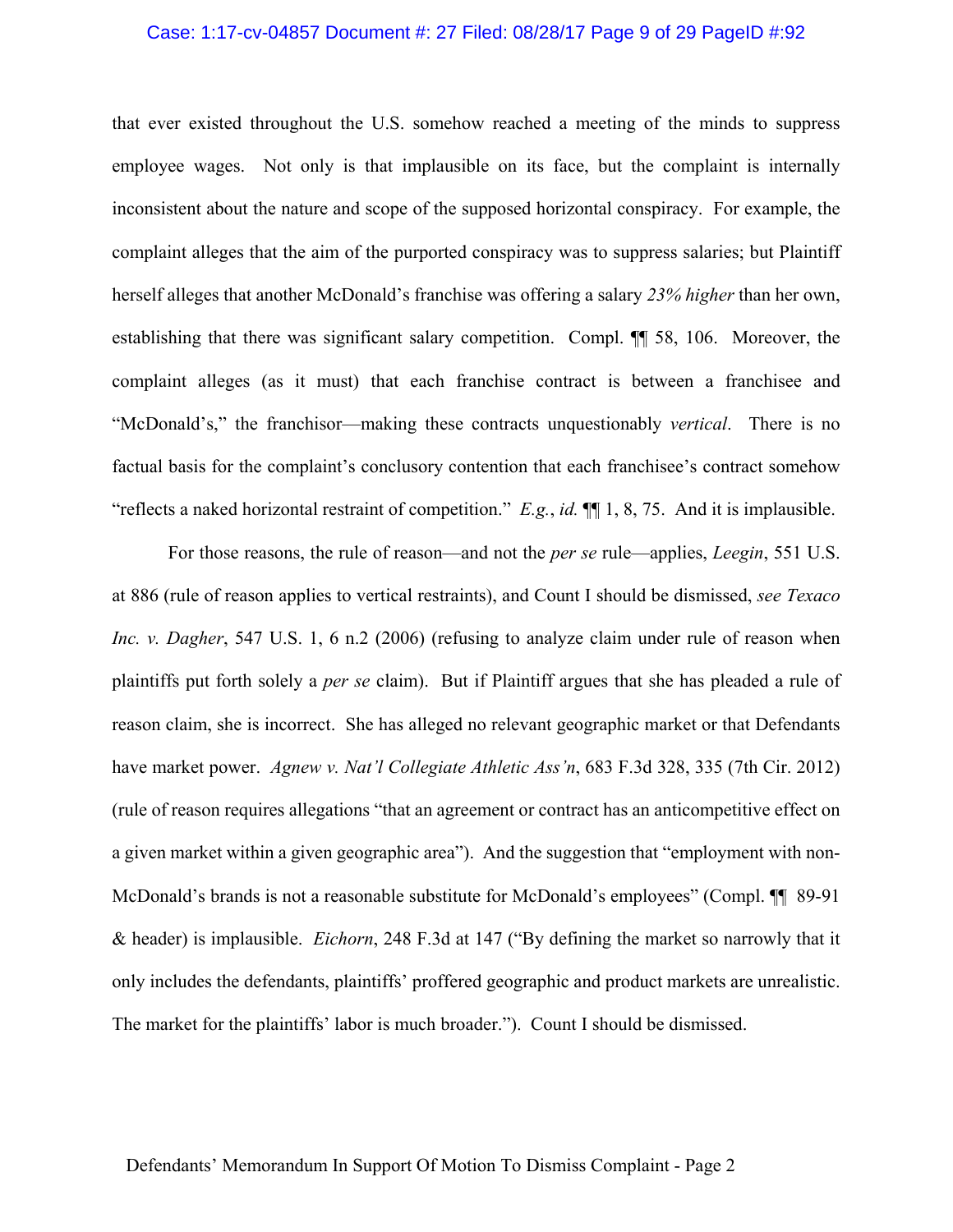#### Case: 1:17-cv-04857 Document #: 27 Filed: 08/28/17 Page 10 of 29 PageID #:93

Counts II and III—asserting claims under Illinois law—fare no better. The Illinois Antitrust Act ("IAA") explicitly does not apply to labor services. *O'Regan v. Arbitration Forums, Inc.*, 121 F.3d 1060, 1066 (7th Cir. 1997). And Plaintiff cannot use the Illinois Consumer Fraud and Deceptive Business Practices Act ("ICFA") as a backdoor enforcement mechanism for an antitrust claim not cognizable under the IAA. *Gaebler v. New Mexico Potash Corp.*, 285 Ill. App. 3d 542, 544 (1996). Finally, Plaintiff lacks standing to seek declaratory or injunctive relief because she is a former employee who has not alleged ongoing injury. The complaint should be dismissed.

## **ALLEGATIONS IN THE COMPLAINT**

Defendant McDonald's Corporation is the "parent [of] and predecessor [to]" Defendant McDonald's USA, LLC. Compl. ¶ 12. Together, Defendants operate a system of McDonald's restaurants, whereby "thousands" of privately owned companies sign franchise agreements with McDonald's USA, LLC and thereby operate McDonald's restaurants throughout the United States as franchisees. *Id.*  $\P$  12, 50.<sup>1</sup> Those franchisees are not named as defendants in the complaint, but are alleged to be "co-conspirators." *Id.* ¶ 14.

Plaintiff alleges that Paragraph 14 of the "standard franchise agreement" between McDonald's USA, LLC and each franchisee ("Paragraph 14") states:

 $\overline{a}$ 

<sup>&</sup>lt;sup>1</sup> The complaint lumps McDonald's Corporation and McDonald's USA, LLC together as the franchisor, (*e.g.*, Compl. ¶ 17), but only McDonald's USA, LLC is the contractual counterparty to McDonald's U.S. franchise agreements, as explained in the McDonald's Franchise Disclosure Document. *See* Ex. 1, McDonald's Franchise Disclosure Document, at Item 1, page 1 ("The Franchisor is McDonald's USA, LLC."). The Court may consider the Franchise Disclosure Document and the standard McDonald's franchise agreement because the complaint liberally references and quotes from them, and they are central to Plaintiff's claims (*e.g.*, Compl. ¶¶ 8, 65-68, 76-77, 90). *Burke v. 401 N. Wabash Venture, LLC*, 714 F.3d 501, 505 (7th Cir. 2013) (district court properly considered document not attached to complaint on Rule 12(b)(6) motion where document "is clearly central to these claims"); *Allstate Indem. Co. v. ADT LLC*, 110 F. Supp. 3d 856, 860 (N.D. Ill. 2015) ("Documents that a defendant attaches to a motion to dismiss are considered part of the pleadings if they are referred to in the plaintiff's complaint and are central to its claim.").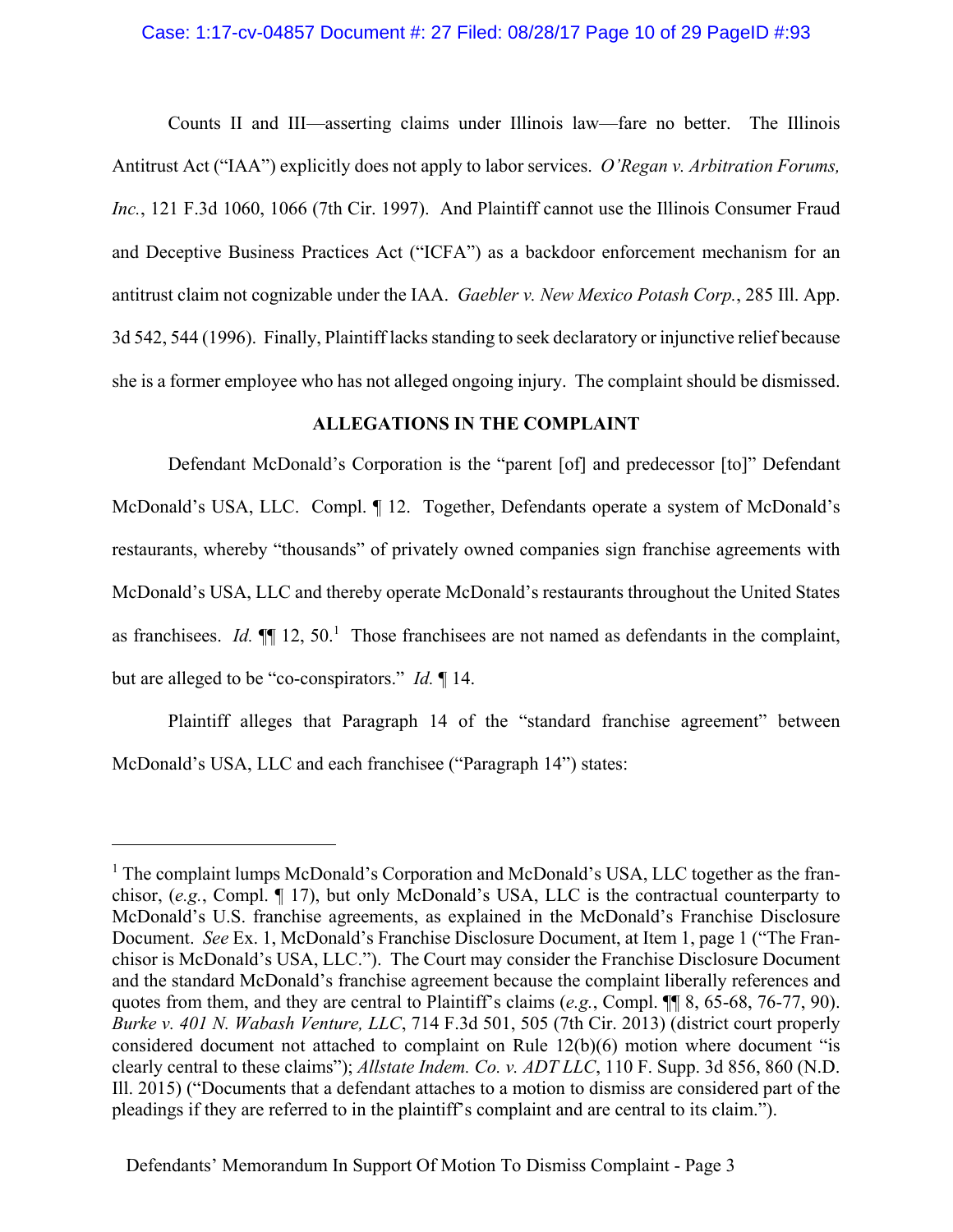*Interference With Employment Relations of Others*. During the term of this Franchise, Franchisee shall not employ or seek to employ any person who is at the time employed by McDonald's, any of its subsidiaries, or by any person who is at the time operating a McDonald's restaurant or otherwise induce, directly or indirectly, such person to leave such employment. This paragraph 14 shall not be violated if such person has left the employ of any of the foregoing parties for a period in excess of six (6) months.

Compl. ¶ 77; *see also* Ex. 1, McDonald's Franchise Disclosure Document, at Ex. B ¶ 14.

The complaint also alleges that approximately 20% of McDonald's U.S. restaurants are McDonald's "corporate-operated restaurants" ("McOpCo companies"). *See* Compl. ¶¶ 2, 11, 19- 20, 68, 74.<sup>2</sup> The complaint does not allege that any McOpCo company was a party to a franchise agreement (or any other agreement, for that matter).

Plaintiff alleges that she was employed in various roles by one McDonald's franchisee— Bam-B Enterprises of Central Florida, Inc. ("Bam-B")—in Florida from 2009 to January 2016. Compl. ¶¶ 10, 51, 61. Sometime in 2015, Plaintiff allegedly had conversations with an unnamed person at an unnamed McDonald's franchise about an open departmental manager position at that restaurant. *Id.* ¶¶ 58-59. The unnamed franchise representative allegedly told Plaintiff that "it could not hire employees working at other McDonald's franchises unless she was 'released' by the Bam-B franchise." *Id.* ¶ 59. Plaintiff allegedly asked her supervisors at Bam-B to "release" her so she could pursue the opportunity at the unnamed franchise, but her supervisors purportedly informed her that Bam-B would not release her because she was "too valuable." *Id.* ¶ 60. In January 2016, believing that "it would be futile to obtain employment in another franchise," Plaintiff quit her Bam-B job and began working for Hobby Lobby. *Id.* ¶¶ 61-62.

1

<sup>2</sup> The McOpCo companies are wholly-owned subsidiaries of McDonald's USA, LLC. *See*  Compl. ¶¶ 11, 19; Ex. 1, McDonald's Franchise Disclosure Document, at Item 1, page 1.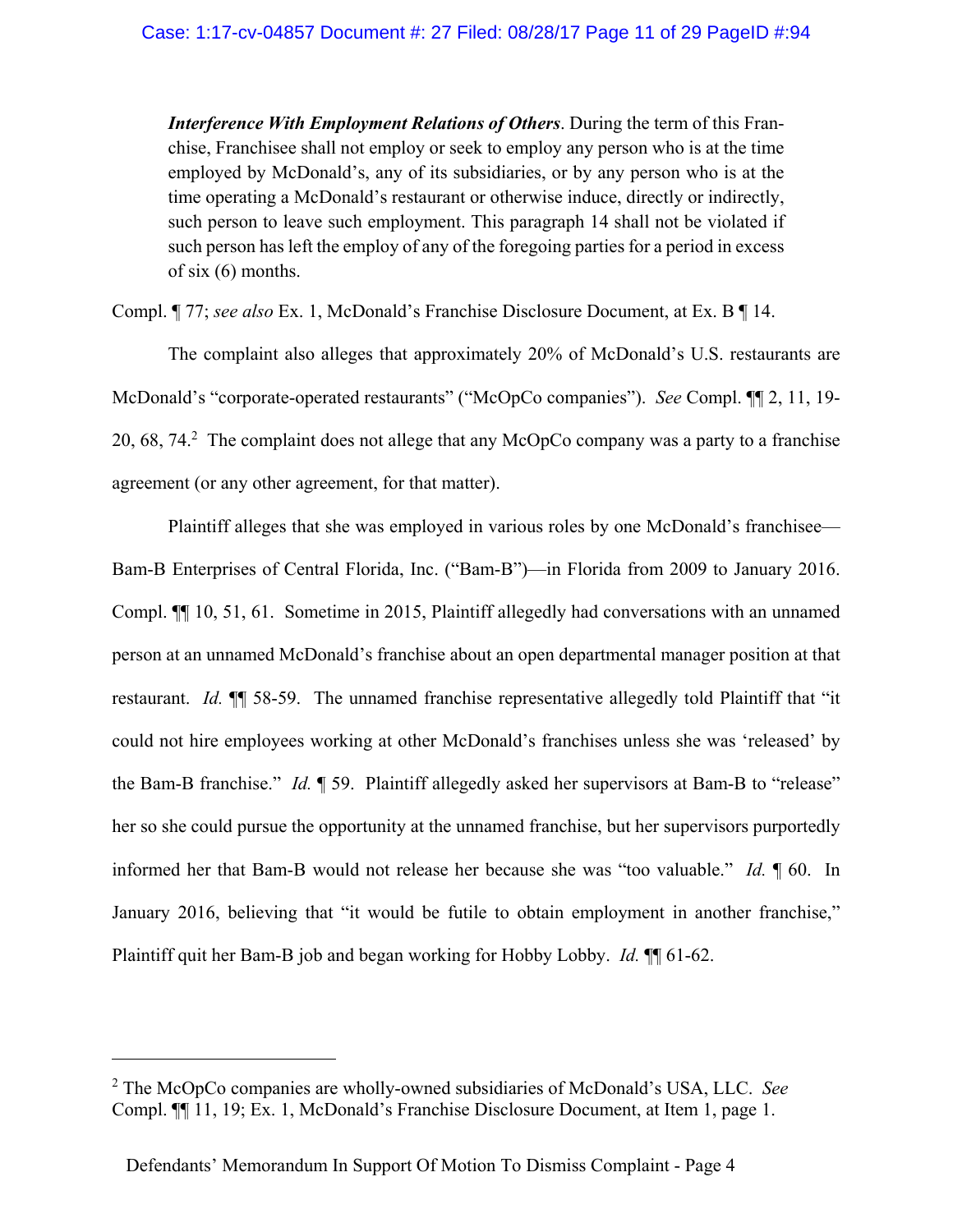Plaintiff seeks to represent a nationwide class of every person who ever worked at a McDonald's restaurant. Compl. ¶ 94. She asserts claims under the federal Sherman Antitrust Act, 15 U.S.C. § 1, and two Illinois statutes, the Illinois Antitrust Act, 740 ILCS 10/1, *et seq*., and the Illinois Consumer Fraud and Deceptive Business Practices Act, 815 ILCS 505/1, *et seq*.

#### **ARGUMENT**

### **I. Rule 12(b)(6) Motion To Dismiss Standard**

To survive a Rule 12(b)(6) motion, a complaint "must contain sufficient factual matter, accepted as true, to state a claim to relief that is plausible on its face." *Ashcroft v. Iqbal*, 556 U.S. 662, 678 (2009) (internal marks omitted). "A claim has facial plausibility when the plaintiff pleads factual content that allows the court to draw the reasonable inference that the defendant is liable for the misconduct alleged." *Id.* "[F]ormulaic recitation of the elements of a cause of action" is not sufficient. *Bell Atl. Corp. v. Twombly*, 550 U.S. 544, 555 (2007) (dismissing Sherman Act claim for failure to state a cause of action). Factual allegations are presumed true, but "legal conclusion[s] couched as a factual allegation" are not. *Id.* (internal marks omitted).

Plausibility entails a "moderately high likelihood of [the alleged violation] occurring." *In re Text Messaging Antitrust Litig.*, 630 F.3d 622, 629 (7th Cir. 2010). Moreover, "[f]or complaints involving complex litigation—for example, antitrust [ ] claims—a fuller set of factual allegations may be necessary to show that relief is plausible." *Tamayo v. Blagojevich*, 526 F.3d 1074, 1083 (7th Cir. 2008). Particularly in light of the expense and burden of antitrust actions, courts "insist upon some specificity in pleading before allowing a potentially massive factual controversy to proceed." *Twombly*, 550 U.S. at 558 (citation and internal quotation marks omitted).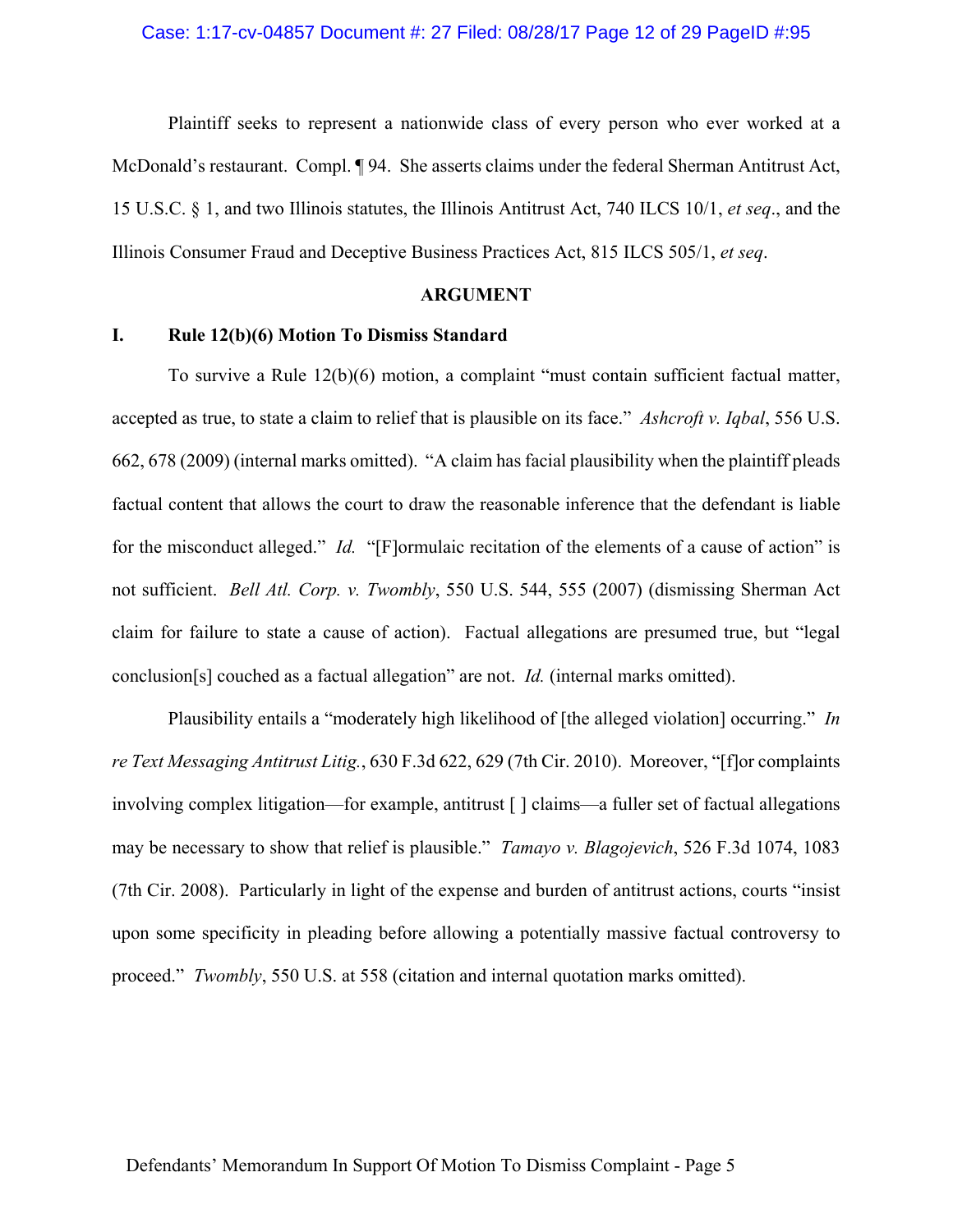#### **II. The Complaint Fails To State A Claim Under The Sherman Act.**

### **A. Sherman Act Standards**

<u>.</u>

A Sherman Act Section 1 claim, 15 U.S.C. § 1, has three elements: "(1) a contract, combination, or conspiracy; (2) a resultant unreasonable restraint of trade in [a] relevant market; and (3) an accompanying injury." *Agnew*, 683 F.3d at 335. "Courts have established three categories of analysis—*per se*, quick-look, and Rule of Reason—for determining whether actions have anticompetitive effects." *Id.* at 335.

The *per se* analysis presumes a restraint is unreasonable "without elaborate inquiry as to the precise harm [it has] caused or the business excuse for [its] use." *N. Pac. Ry. Co. v. United States*, 356 U.S. 1, 5 (1958). "The *per se* rule is designed for cases in which experience has convinced the judiciary that a particular type of business practice has no (or trivial) redeeming benefits ever." *In re Sulfuric Acid Antitrust Litig.*, 703 F.3d 1004, 1011-12 (7th Cir. 2012). "*Per se* rules of illegality are appropriate *only* when they relate to conduct that is manifestly anticompetitive," such as agreements between horizontal competitors to set prices. *Sylvania, Inc.*, 433 U.S. at 49–50 (emphasis added). "Resort to *per se* rules is confined to restraints . . . that would always or almost always tend to restrict competition," and lack "any redeeming virtue." *Leegin*, 551 U.S. at 886 (internal quotation marks omitted). The same is true for the "quick look" analysis.<sup>3</sup>

The rule of reason, by contrast, requires a much broader inquiry into both a restraint's reasonableness and the effects on interbrand competition. This analysis of the reasonableness of

<sup>&</sup>lt;sup>3</sup> The "quick-look" analysis, like the *per se* standard, does not apply to restraints that have procompetitive justifications and with which the judiciary does not have extensive experience. *Agnew*, 683 F.3d at 336; *Chicago Prof'l Sports Ltd. P'ship v. Nat'l Basketball Ass'n*, 961 F.2d 667, 674 (7th Cir. 1992); *see also Cal. Dental Assoc. v. FTC*, 526 U.S. 756, 773, 775 (1999) (quick look inapplicable because "it is not implausible" that procompetitive benefits would outweigh any costs to competition).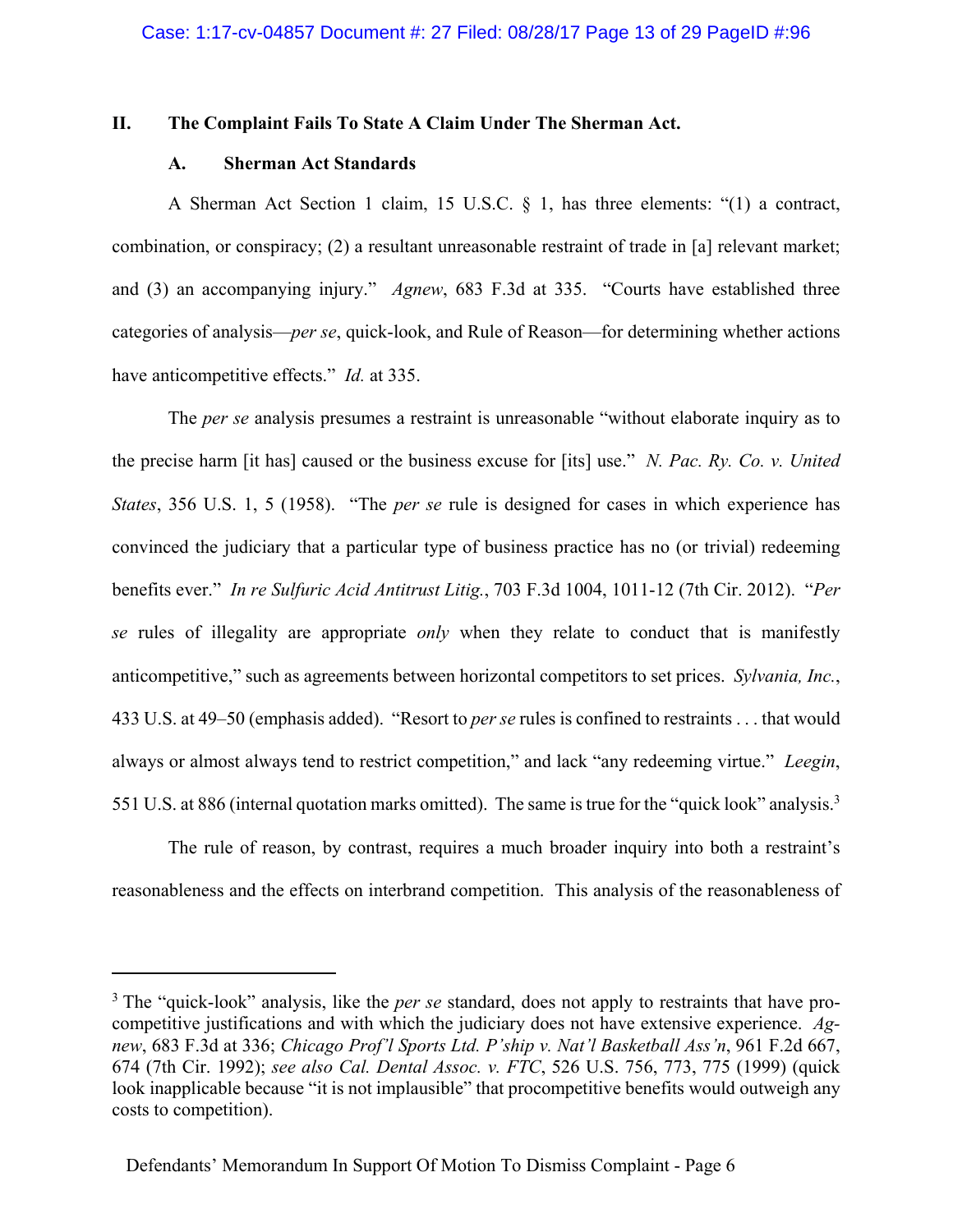#### Case: 1:17-cv-04857 Document #: 27 Filed: 08/28/17 Page 14 of 29 PageID #:97

a restraint includes consideration of "the facts peculiar to the business in which the restraint is applied, its condition before and after the restraint was imposed; the nature of the restraint and its effect, actual or probable. The history of the restraint, the evil believed to exist, the reason for adopting the particular remedy, the purpose or end sought to be attained, are all relevant facts." *Sylvania, Inc.*, 433 U.S. at 49 n.15. The presumption in antitrust cases is that the rule of reason applies. *Texaco Inc.*, 547 U.S. at 5 ("[T]his Court presumptively applies rule of reason analysis."); *Agnew*, 683 F.3d at 335 (rule of reason is "[t]he standard framework").

Critically here, controlling Supreme Court precedent mandates that the rule of reason governs vertical restraints, including where such restraints are agreed to in a franchise context. *Sylvania, Inc.*, 433 U.S. at 50 (rule of reason applies to such vertical non-price restraints); *Leegin*, 551 U.S. at 891 (rule of reason applies to vertical price restraints). That is because the primary purpose of the antitrust laws is to promote interbrand competition, whereas vertical restraints typically restrain only *intrabrand* competition, and reductions in intrabrand competition—even intrabrand *price* competition—can actually foster interbrand competition by encouraging retailers to invest in services and expertise in the promotion of one brand over another. *Sylvania, Inc.*, 433 U.S. at 55 (vertical restrictions in franchise agreements include "redeeming virtues" that "promote interbrand competition"); *Leegin*, 551 U.S. at 890-91 (vertical price restraints may be necessary to "enhance interbrand competition"). These economic effects are particularly acute in a franchise context, like McDonald's. *See*, *e.g.*, *Sylvania, Inc.*, 433 U.S. at 55 & n.26 (vertical territorial restraints in franchise system can "induce competent and aggressive retailers to make . . . investment[s] of capital and labor" and noting that "per se rules in this area may work to the ultimate detriment of the small businessmen who operate as franchisees").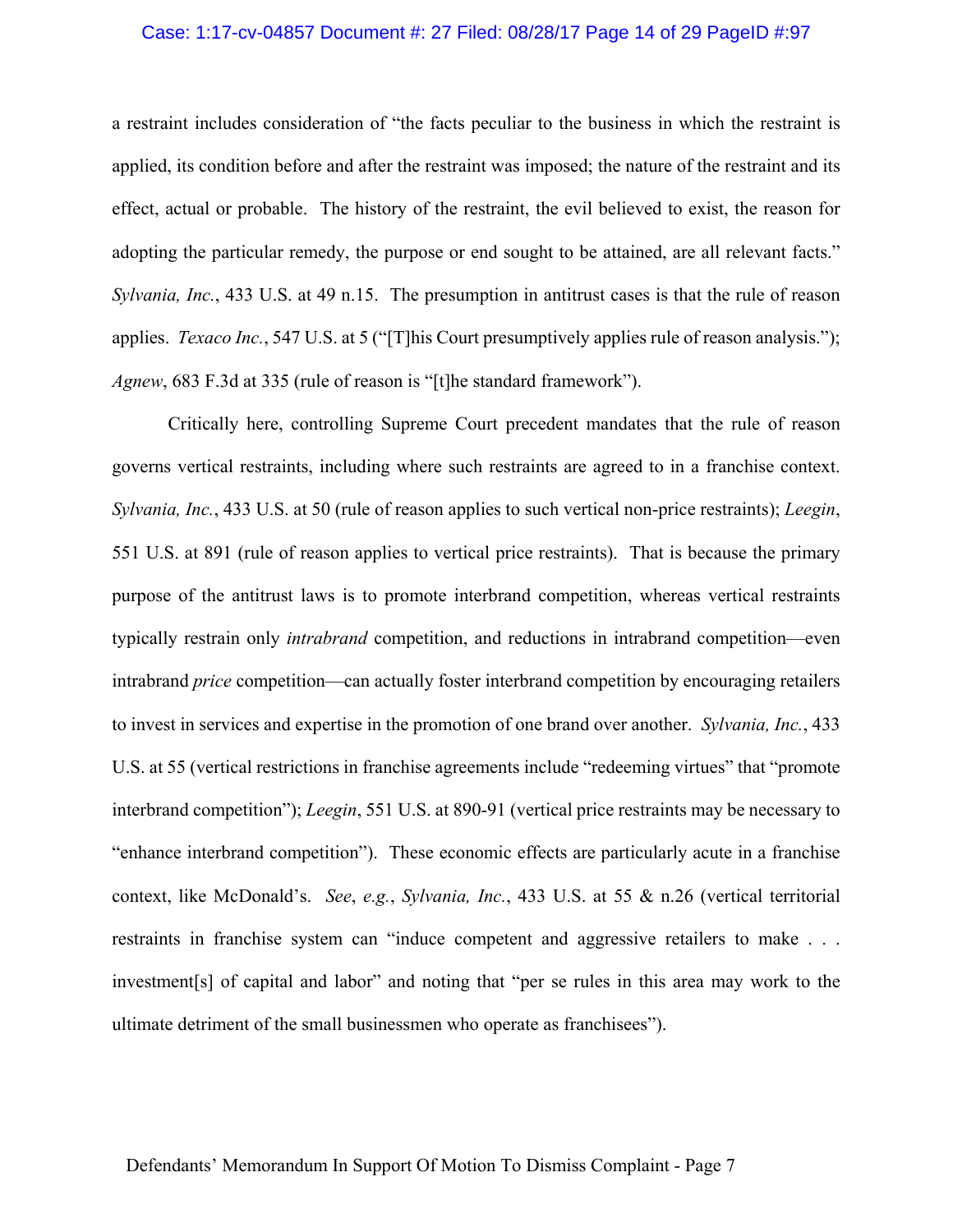### **B. Plaintiff Fails To Plead A Plausible Sherman Act Claim Under Any Standard**

Plaintiff purports to plead a *per se* (or, alternatively, a quick look) Sherman Act claim. Compl. ¶ 110. But those standards do not apply to restraints on employment within a franchise context. Nor has Plaintiff pleaded a plausible horizontal agreement that removes her claim from rule of reason scrutiny. And because Plaintiff has not even attempted to plead the elements of a rule of reason claim, her Sherman Act claim should be dismissed.

# **1. The** *Per Se* **Standard Does Not Apply To Restraints On Employment Within The Franchise Context**

The Seventh Circuit has long held that employee no-hiring agreements between horizontal competitors "are tested by a standard of reasonableness." *See Nichols*, 371 F.2d at 333-34, 337 (requiring consideration of "whether reasonable latitude may be afforded to protect some legitimate interest of the employers" that agreed not to hire each other's employees until six months after termination). And at least one court has explicitly recognized that a no-hire agreement *virtually identical to the one here* when used in the context of a franchise system serves the rational economic purpose of "prevent[ing] the franchises from 'raiding' one another's management employees after time and expense have been incurred in training them." *Williams*, 794 F. Supp. at 1029, 1031 (concluding that members of Jack-in-the-Box franchise system could not conspire among themselves because "[i]n a fast-food franchise the franchisor does everything to promote a uniform, non-competitive environment between the franchises" and the "'noswitching' agreements [in the Jack-in-the-Box franchise contracts] do not involve anyone outside the Jack-in-the Box system"), *aff'd*, 999 F.2d 445, 448 ("[T]he no-switching agreement is not anticompetitive and thus does not establish a section 1 claim.").

Other courts agree that employee no-hire and non-solicitation agreements ancillary to otherwise procompetitive ventures must be evaluated according to the rule of reason. *See*, *e.g.*,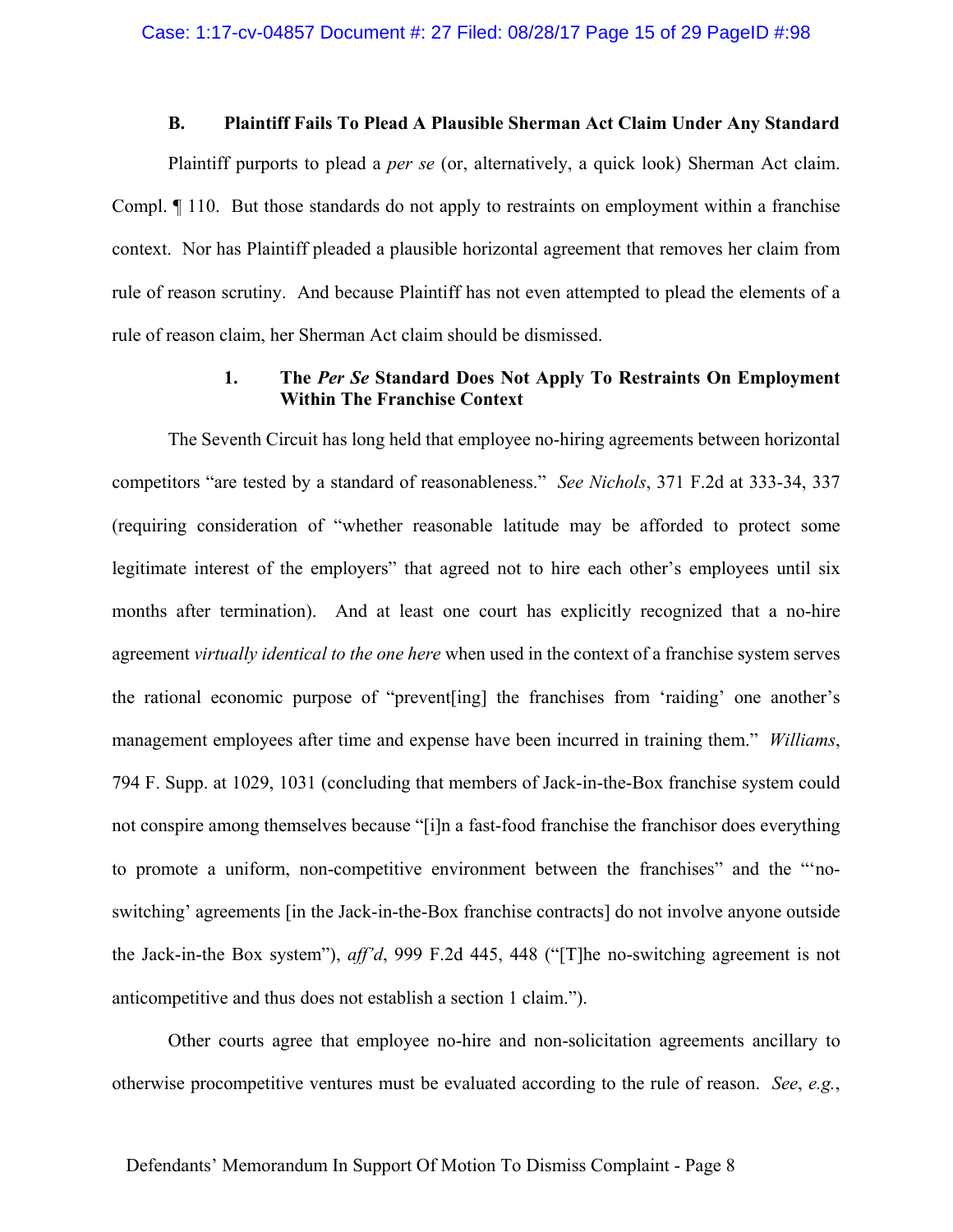#### Case: 1:17-cv-04857 Document #: 27 Filed: 08/28/17 Page 16 of 29 PageID #:99

*Eichorn*, 248 F.3d at 143-46 (applying rule of reason to no-hire agreement among competitors, concluding it was reasonable to ensure workforce continuity during sale of subsidiary); *Bogan v. Hodgkins*, 166 F.3d 509, 515 (2d Cir. 1999) (plaintiffs' "allegations do not trigger *per se* treatment because the [no-hire agreement] does not fit into any of the established *per se* categories"); *Aydin Corp. v. Loral Corp.*, 718 F.2d 897, 899-900 (9th Cir. 1983) (agreement not to "raid" a former employer's staff was not an unreasonable restraint); *Coleman v. Gen. Elec. Co.*, 643 F. Supp. 1229, 1243 (E.D. Tenn. 1986) (no-hire agreement only precluded employees from selling their services to one corporation so it had a "de minimus impact on the employment market in general," and the *per se* rule was "wholly inapplicable"), *aff'd*, 822 F.2d 59 (6th Cir. 1987). Many of these cases "properly characterize[ ] the no-hire agreement as a common law covenant not to compete," *Eichorn*, 248 F.3d at 144, which, when ancillary to a procompetitive venture or transaction, the Seventh Circuit recognizes deserves rule of reason treatment, *Lektro-Vend Corp. v. Vendo Co.*, 660 F.2d 255, 265 (7th Cir. 1981) ("The recognized benefits of reasonably enforced noncompetition covenants are by now beyond question."); *see also Polk Bros., Inc. v. Forest City Enters., Inc.*, 776 F.2d 185, 189 (7th Cir. 1985) (rule of reason applies because noncompetition covenants encourage employers to "train the employee, giving him skills, knowledge, and trade secrets that make the firm more productive").

Accordingly, Plaintiff's attempts to shoehorn this rule of reason claim into the *per se* world by characterizing the thousands of McDonald's franchise contracts as a "naked horizontal" conspiracy "between and among the franchisees and Defendant McDonald's" fails. Compl. ¶¶ 1, 11. Application of the *per se* rule is limited to agreements so pernicious that they can never be justified, so no inquiry into the reason for the agreement is required. *Leegin*, 551 U.S. at 886; *see also In re Sulfuric Acid Antitrust Litig.*, 703 F.3d at 1010-11 ("[W]e know from [established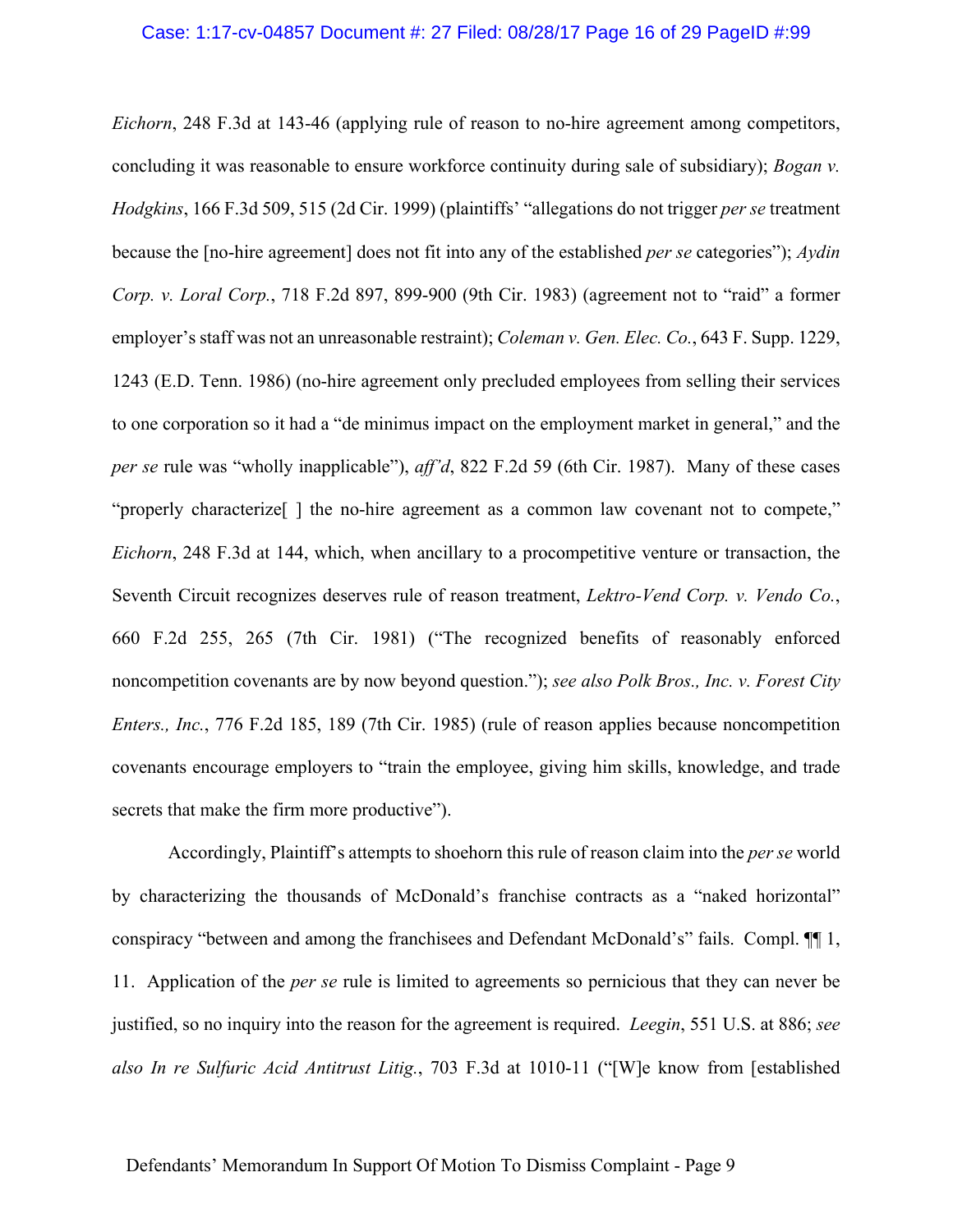### Case: 1:17-cv-04857 Document #: 27 Filed: 08/28/17 Page 17 of 29 PageID #:100

precedent] that even price fixing by agreement between competitors—and . . . other agreements that restrict competition, as well—are governed by the rule of reason, rather than being *per se* illegal, if the challenged practice when adopted could reasonably have been believed to promote 'enterprise and productivity.'"). For example, the defendants in *Nichols* were horizontal competitors selling encyclopedias who also competed for salespeople from the same labor pool, yet the Seventh Circuit held that their no-hire agreement could have plausible procompetitive benefits for "the business of supplying encyclopedias" and, thus, must be judged under the standard of reasonableness. 371 F.2d at 333-34, 337. Because multiple courts have held that nohire agreements, especially restrictions like those allegedly in Paragraph 14 of the McDonald's franchise agreements, have obvious (not just *plausible*) procompetitive benefits—namely here, incentivizing franchisees to invest in labor, securing properly and fully staffed operations, and thereby promoting interbrand competition, *see*, *e.g.*, *Williams*, 794 F. Supp. at 1029, 1031—under no set of facts can Plaintiff challenge them as *per se* unlawful.

## **2. Plaintiff Fails To Allege A Plausible Horizontal Agreement**

In any event, the complaint does not describe a plausible horizontal agreement as a matter of law. Franchise agreements are unquestionably *vertical*, and there are no factual allegations here describing how the alleged McDonald's franchise agreements possibly could have morphed into a horizontal agreement.<sup>4</sup> For example, the complaint includes no allegations regarding the "who,

1

<sup>&</sup>lt;sup>4</sup> The alleged contracts are between different levels of the McDonald's franchise system (franchisor and franchisees (Compl. ¶ 8)) and do not restrict interbrand competition at all. *See Will v. Comprehensive Accounting Corp.*, 776 F.2d 665, 671 n.1 (7th Cir. 1985) (observing that "[a] franchiser and its franchisees are part of a business organization not altogether different from vertical integration" and applying rule of reason and market power analysis in Section 1 case); *see also Midwestern Waffles, Inc. v. Waffle House, Inc.*, 734 F.2d 705, 720 (11th Cir. 1984) ("[R]estrictions of a 'vertical' nature (between the parties at different levels of the market structure)—such as those which may be contained in franchising agreements—are analyzed under a rule of reason, because they promote interbrand competition by allowing the franchisor or manufacturer to achieve certain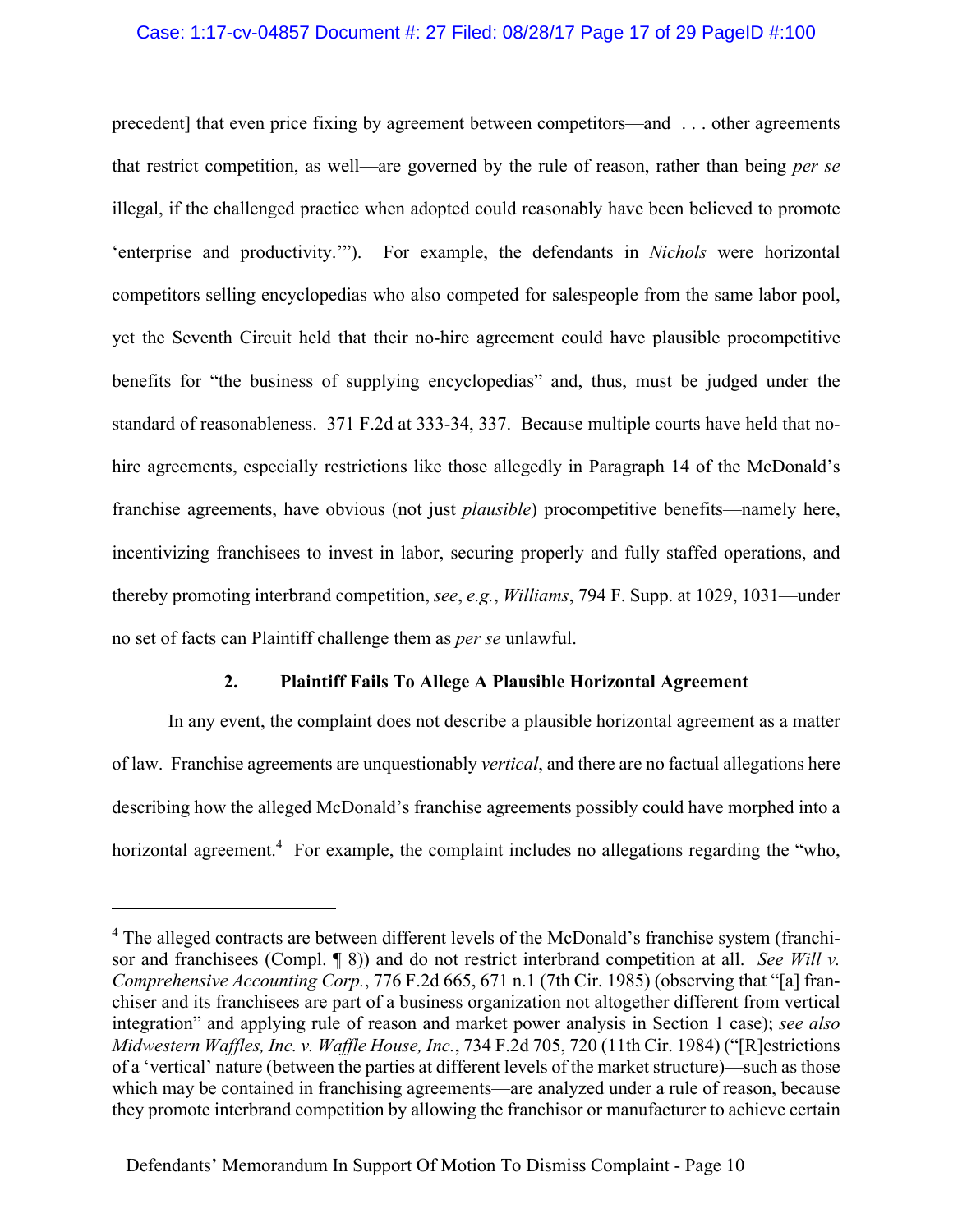#### Case: 1:17-cv-04857 Document #: 27 Filed: 08/28/17 Page 18 of 29 PageID #:101

what, when, where, and how"—as required by *Iqbal*, 556 U.S. at 678-80, and *Twombly*, 550 U.S. at 556-57—to establish that even two, let alone thousands, of franchisees dispersed across the U.S. reached a meeting of the minds concerning hiring practices or salaries. The complaint also does not allege when the supposed horizontal agreement(s) were consummated, who specifically consummated them, how or where they were consummated, how they were enforced, or who enforced them. Apparently, Plaintiff's theory is that simply by virtue of the mere *existence* of Paragraph 14 in franchise agreements, every single one of the thousands of McDonald's franchisees throughout the history of the company somehow independently and tacitly agreed with each other to restrict employee hiring. And similarly, this supposed *sub silentio* agreement was joined by the McOpCo companies as well, despite the fact that they are not alleged to have been a party to any franchise agreement. That is simply implausible on its face.

One need look no further than the complaint itself for allegations that render this supposed massive secret and silent conspiracy implausible. The complaint alleges that Paragraph 14 of the franchise agreement was a "naked horizontal restraint of competition" and that franchisees "colluded to suppress [ ] wages," yet also that the only other franchisee from which Plaintiff sought employment offered to pay her 23% more than her then-current employer. Compl. ¶¶ 1, 4, 23. That contradiction alone makes the conspiracy theory implausible because *by definition* differential wages could not occur if there were an effective wage suppression agreement. Plaintiff's alleged inability to get the job she wanted has no bearing on that fundamental and glaring contradiction because common sense dictates that many factors affect wages (including

 $\overline{a}$ 

efficiencies in the distribution of his goods and services."); *Krehl v. Baskin-Robbins Ice Cream Co.*, 664 F.2d 1348, 1356 (9th Cir. 1982) (applying rule of reason to vertical restraints in franchise agreements); Philip Areeda & Herbert Hovenkamp, Fundamentals of Antitrust Law at 7-127 ("Vertical integration can [ ] be said to exist at different levels of intensity or control. . . . *A good example is a franchise arrangement such as McDonald's*.") (emphasis added).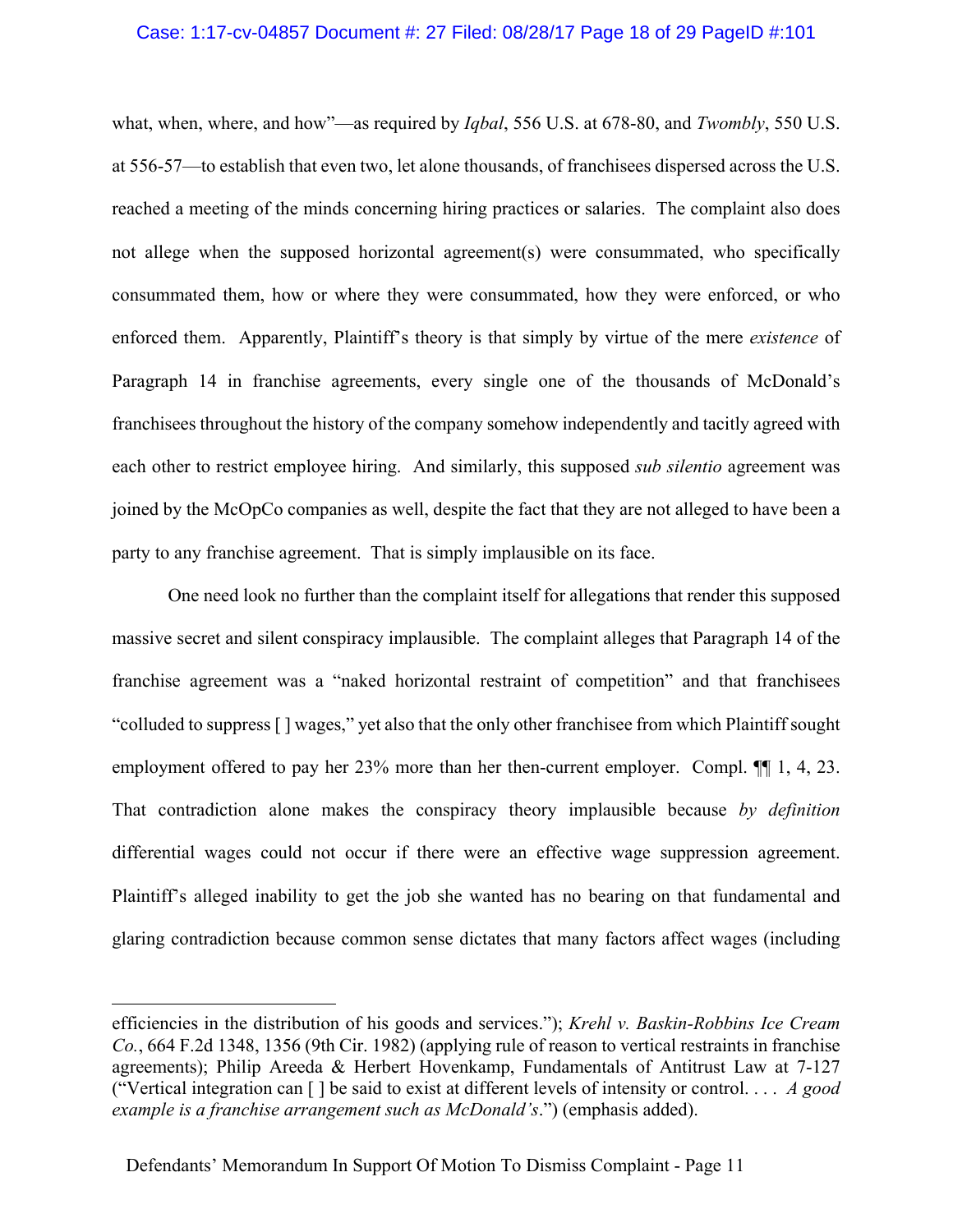#### Case: 1:17-cv-04857 Document #: 27 Filed: 08/28/17 Page 19 of 29 PageID #:102

the scope of the relevant labor market, see *infra* Part II.B.3), so wages could not have been suppressed based merely on no-hire agreements. And while the complaint alleges that Paragraph 14 of the franchise agreement "is short-sighted and ultimately not in the independent franchisees' interest" (*id.* ¶ 82), that is undermined by the allegation that franchise operators provided extensive training to their employees (*id.* ¶¶ 55-56). That of course is the point: incentivizing each franchise operator to invest in its own employees and preventing franchisee in-fighting—precisely what Paragraph 14 does—is in every operator's self-interest because it strengthens the brand.

Notably, the complaint's *only* allegations about *specific* franchisees—Bam-B and the unnamed franchisee—do not establish that they ever even talked to each other (or knew about each other outside of Plaintiff's supposed communications to each of them). Compl. ¶¶ 58-60. Rather, the unnamed franchisee allegedly refused to hire Plaintiff merely because it learned that she was concurrently employed by another franchise. That allegation, of course, suggests no broad-based horizontal agreement among all restaurants (franchisee and company-owned alike). And to the extent it allegedly reflects a single operator's misunderstanding of Paragraph 14 as somehow requiring a "release" from another franchise operator, *id.* ¶ 59, that interpretation finds no basis in Paragraph 14 itself, which makes implausible that the entire McDonald's system agreed on the same contratextual interpretation. In fact, all that Plaintiff alleges is that one operator suggested that it wanted Plaintiff to be "released" by her then-current employer prior to hiring her, and that Bam-B had no interest in terminating her. *Id.* ¶¶ 59-60. Bam-B's refusal to do something it had no obligation to do does not raise any plausible inference of an agreement with the other operator.

As for the thousands of alleged vertical franchise agreements that Plaintiff arguably pleads, the complaint includes no other allegations that would permit an inference that they *reflect* a horizontal agreement. For example, while the complaint states in conclusory fashion that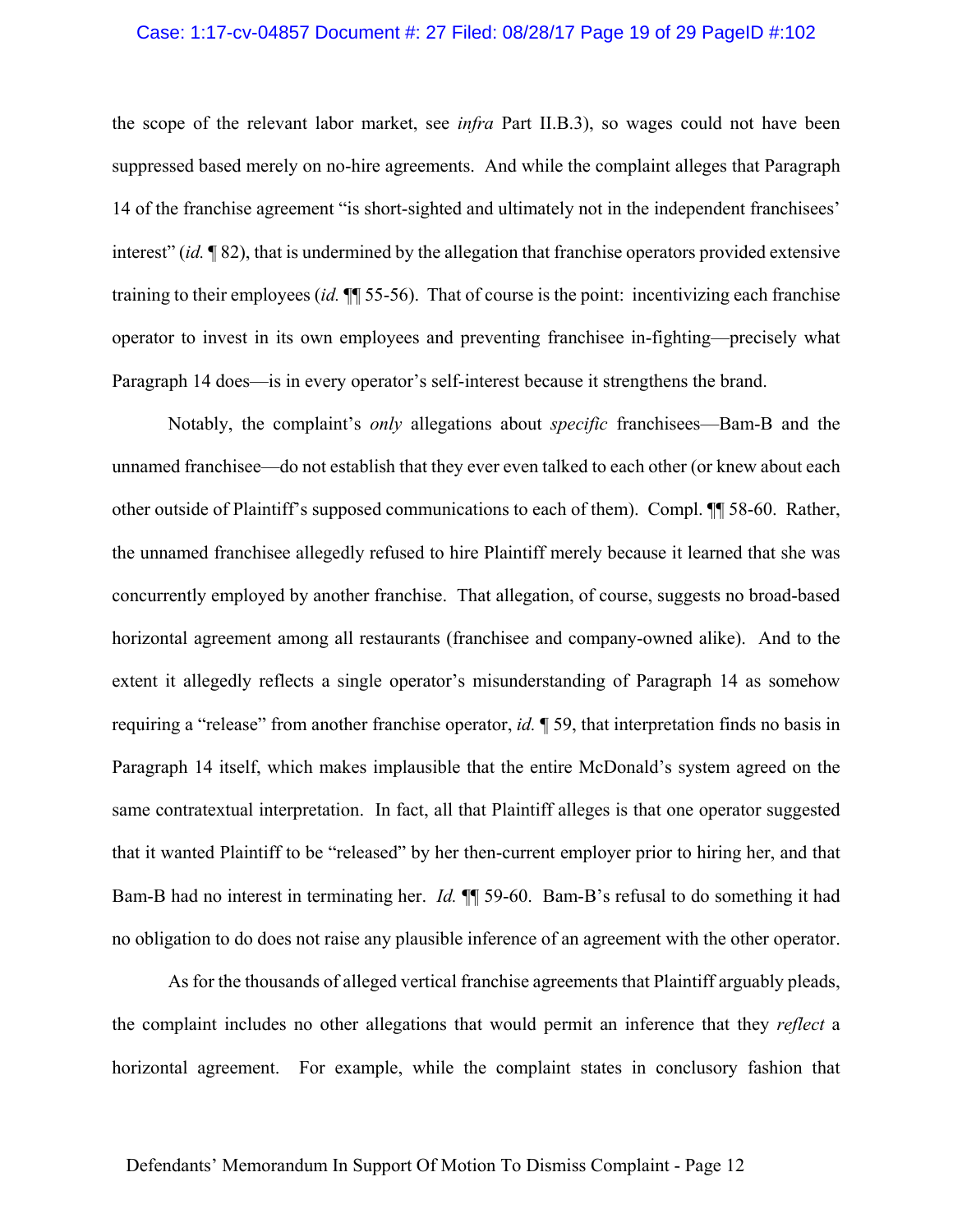#### Case: 1:17-cv-04857 Document #: 27 Filed: 08/28/17 Page 20 of 29 PageID #:103

Defendants "enforced" Paragraph 14 (*see*, *e.g.*, Compl. ¶ 1), it does not contain a single factual allegation of when, how, or what either Defendant did to enforce Paragraph 14 in any case. This alone is fatal because the mere existence of a restraint on employment without an allegation or proof that the defendant did anything to enforce it cannot establish an antitrust violation. *O'Regan*, 121 F.3d at 1065-66; *Lektro-Vend Corp*., 660 F.2d at 267; *see also Kelsey K., v. NFL Enterprises LLC*, et al., No. C 17-00496 WHA, 2017 WL 3115169, at \*2 (N.D. Cal. July 21, 2017) (existence of no-hire clause in National Football League bylaws insufficient to plead antitrust claim).

The complaint also makes vague references to the McOpCo companies. *See* Compl. ¶¶ 11, 19-20, 68, 74. If Plaintiff argues that Defendants are both the franchisor (vertical) and store operators (horizontal), thereby making the franchise agreements vertical *and* horizontal, that is not articulated in the complaint at all, perhaps because it is not plausible. The complaint does not allege (nor could it) that the McOpCo companies are parties to the franchise agreements. Most importantly, Plaintiff does not allege anything about the *conduct* of any McOpCo company or how and when any McOpCo company agreed to anything with any franchisee or Defendants. And Plaintiff's frequent use of the term "McDonald's" to attempt to sweep in both Defendants and the McOpCo companies is evidently an attempt at artful pleading, not the requisite allegation of fact.

Perhaps realizing that her allegations of a horizontal agreement are both conclusory and implausible, Plaintiff includes a section in the complaint titled "Other Evidence of a Horizontal Agreement [A]mong Competing Franchisees and McDonald's," in which she alleges that (1) Defendants made statements that McDonald's success depends on its franchise system's ability to recruit and retain a quality workforce, (2) there is a question on an online McDonald's employment application about previous work experience at other McDonald's restaurants, and (3) there are restaurant industry "norms" disfavoring hiring other companies' employees. Compl.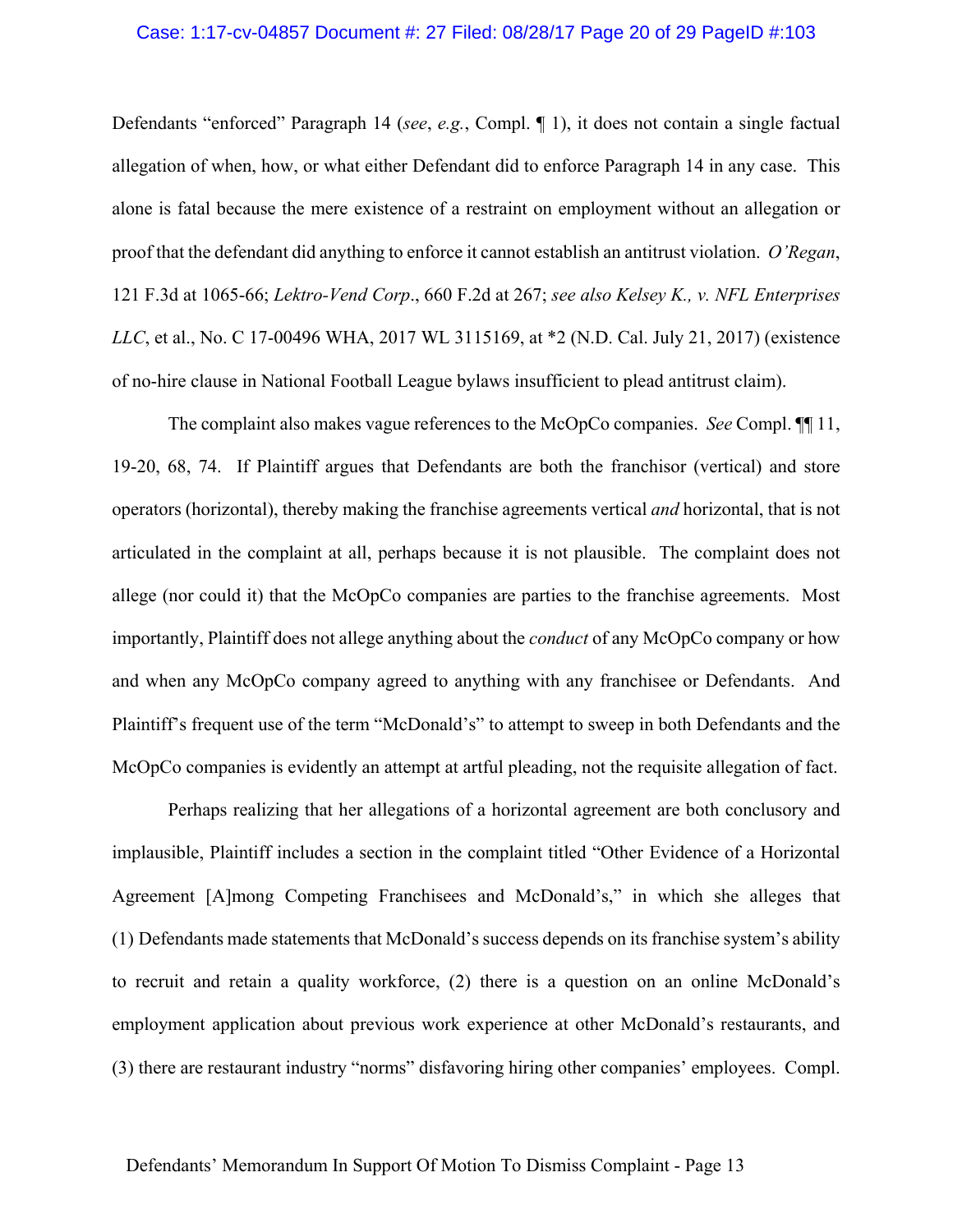#### Case: 1:17-cv-04857 Document #: 27 Filed: 08/28/17 Page 21 of 29 PageID #:104

¶¶ 78-81. Presumably, Plaintiff will argue that these allegations qualify as "plus factors," which courts sometimes use to infer a price fixing agreement among competitors based on parallel behavior. *See*, *e.g.*, *In re Flat Glass Antitrust Litig.*, 385 F.3d 350, 360 (3d Cir. 2004). But plus factors are usually reserved for the identification of secret price-fixing conspiracies, not for cases where the existence of non-price *vertical* restraints (like the franchise term here) are widely adopted and undisputed. *See In Re High Fructose Corn Syrup Antitrust Litig.*, 295 F.3d 651, 655- 57 (7th Cir. 2002). And in any event, these allegations do not contain such plus factors. Defendants' statements about the success of the McDonald's system and a question on an online McDonald's employment application say nothing about the conduct of *the franchisees*, and thus do not permit an inference of a horizontal agreement among them. Similarly, reference to restaurant industry "norms" is so general as to be meaningless in this context—it is not tethered to McDonald's conduct or that of any franchisee.

The law is clear: "[t]he mere fact that large numbers of retailers agreed to [deals with the defendant] is not sufficient to support an inference of a horizontal agreement among retailers." *Menasha Corp. v. News Am. Mktg. In-Store*, 238 F. Supp. 2d 1024, 1033 (N.D. Ill. 2003), *aff'd*  354 F.3d 661 (7th Cir. 2004); *In re Ins. Brokerage Antitrust Litig.*, 618 F.3d 300, 348-49 (3d Cir. 2010) (allegations of substantially similar agreements among groups of defendants were insufficient to allege a global conspiracy); *Twombly*, 550 U.S. at 556 (plaintiff must plead "enough factual matter (taken as true) to suggest that an agreement was made. . . . [A]n allegation of parallel conduct and a bare assertion of conspiracy will not suffice."). Plaintiffs' arguments are even weaker in the franchise context, where cooperation and uniformity are expected. *See Williams*, 794 F. Supp. at 1031. Plaintiff has failed to plead a plausible horizontal agreement. And even if she had, she has failed to plead the type of agreement that is so clearly anticompetitive that it has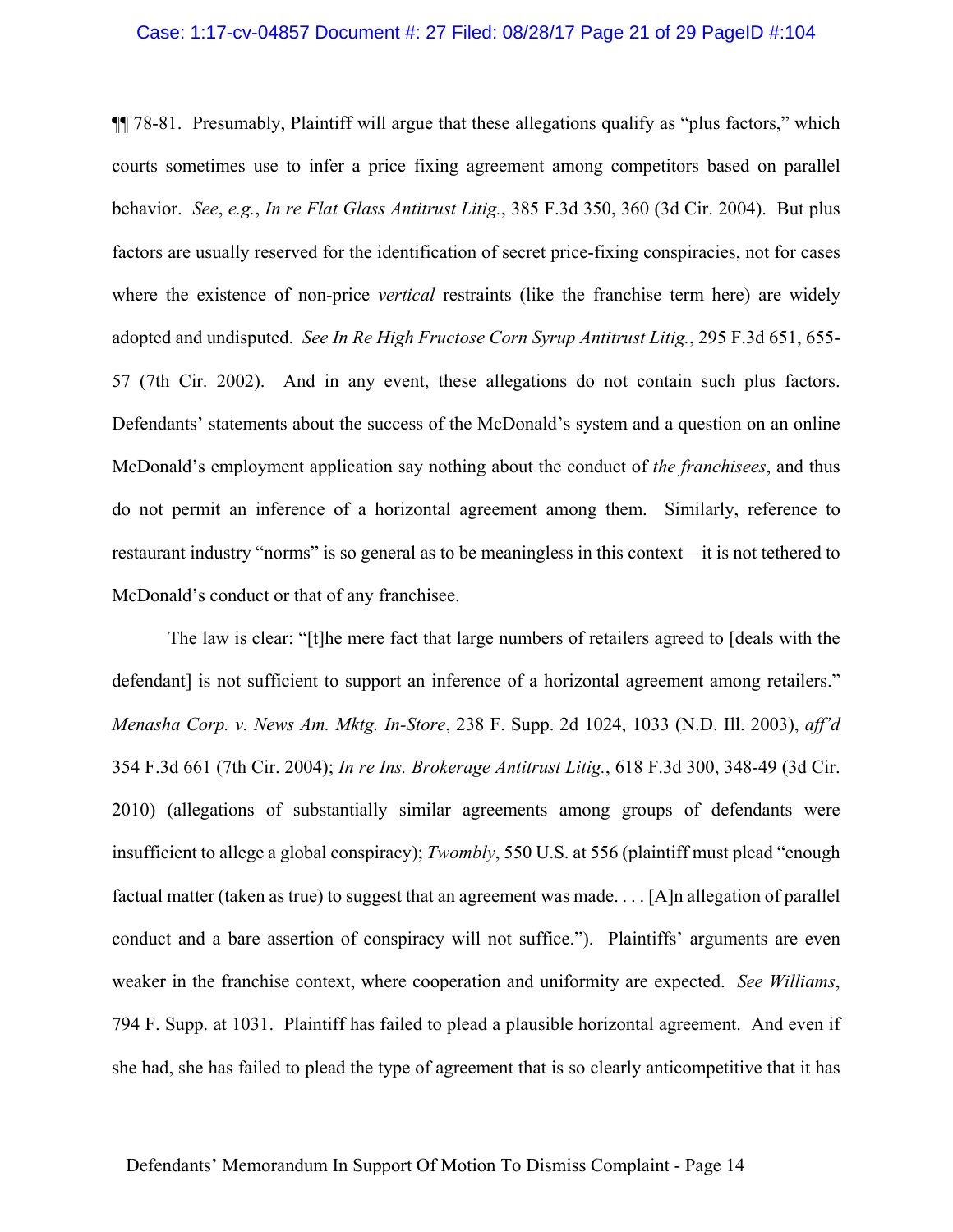#### Case: 1:17-cv-04857 Document #: 27 Filed: 08/28/17 Page 22 of 29 PageID #:105

convinced the judiciary it can have "no redeeming benefits ever." *In re Sulfuric Acid Antitrust Litig.*, 703 F.3d at 1011-12. Any suggestion of a *per se* claim fails.

#### **3. The Complaint Does Not Allege A Rule Of Reason Violation**

Plaintiff has pleaded only a *per se* claim or, in the alternative, a quick look claim, neither of which applies here. And, insofar as the rule of reason should be applied, she has not come close to pleading a violation of the antitrust laws under that standard. To plead a rule of reason violation, a plaintiff must allege "that an agreement or contract has an *anticompetitive effect* on a given *market* within a given *geographic area*." *Agnew*, 683 F.3d at 335 (emphasis added) (affirming dismissal of Section 1 claim under Rule 12(b)(6) for failing to plead plausible relevant product market). "The Rule of Reason analysis involves the showing of a precise market definition in order to demonstrate that a defendant wields market power, which, by definition, means that the defendant can produce anticompetitive effects." *Id.* at 337; *see also Valley Liquors, Inc. v. Renfield Imps., Ltd.*, 822 F.2d 656, 666 (7th Cir. 1987) ("[P]laintiff must show that the defendant has market power—that is, the ability to raise prices significantly without going out of business—without which the defendant could not cause anticompetitive effects on market pricing."); *Phillips Getschow Co. v. Green Bay Brown Cnty. Prof'l Football Stadium Dist.*, 270 F. Supp. 2d 1043, 1051 (E.D. Wisc. 2003) ("Nothing in the complaint suggests how such an agreement could result in harm to competition or a relevant antitrust market. Accordingly, I conclude that the complaint fails to allege an antitrust violation, either per se or under the rule of reason."). Here, the complaint does not allege a plausible product or geographic market, much less market power.

A product market is defined by identifying the reasonable interchangeability of a set of products and the cross-elasticity of demand for those products. *United States v. E.I. du Pont de Nemours & Co.*, 351 U.S. 377, 394–95 (1956); *Photovest Corp. v. Fotomat Corp.*, 606 F.2d 704,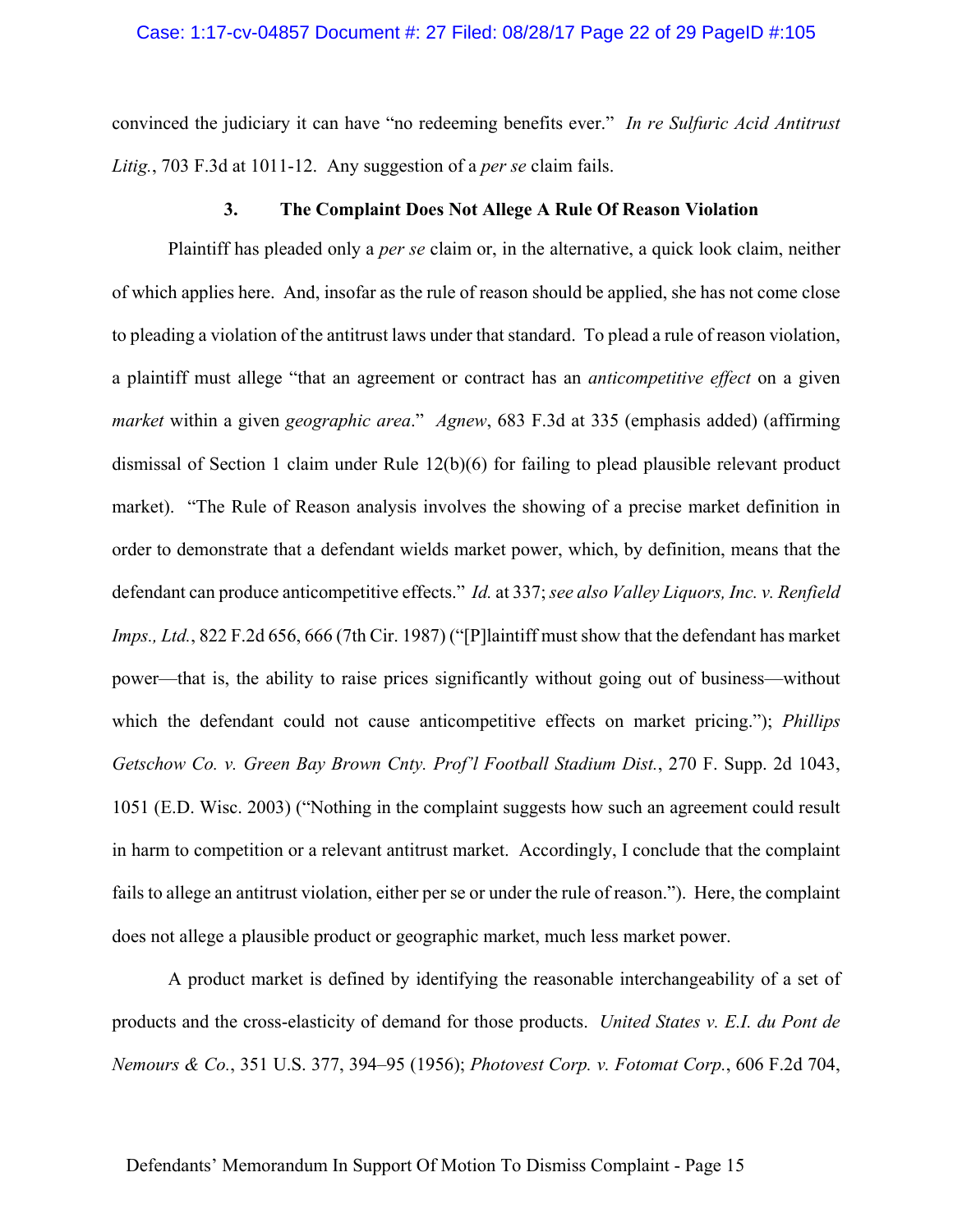### Case: 1:17-cv-04857 Document #: 27 Filed: 08/28/17 Page 23 of 29 PageID #:106

713 (7th Cir. 1979). Typically, a relevant *labor* market for antitrust purposes is all the competing employers that provide jobs that are reasonable substitutes. *Eichorn*, 248 F.3d at 147.

The complaint here does not purport to identify any competing jobs that are reasonably interchangeable with employment at McDonald's, the quantity of McDonald's jobs compared to other types of jobs (either in the U.S. or even a given geographic region), or anything about crosselasticity of demand for jobs. Instead, Plaintiff appears to allege that a single-brand market for McDonald's-only labor exists. Compl. ¶¶ 89-91. Courts almost never limit a relevant product market to a single product, *E. I. du Pont de Nemours & Co.*, 351 U.S. at 393, and when they do, it is typically only in "locked-in" aftermarket cases where the issue is the servicing or parts for a manufacturer's products, *PSKS, Inc. v. Leegin Creative Leather Prods., Inc.*, 615 F.3d 412, 418 (5th Cir. 2010), or in other cases of highly specialized products, *House of Brides, Inc. v. Alfred Angelo, Inc.*, No. 11-7834, 2014 WL 64657, at \*5-7 (N.D. Ill. Jan. 8, 2014) (dismissing Sherman Act claim for failure to allege a plausible relevant product market). Single brand product allegations are particularly disfavored in the Seventh Circuit and are properly dismissed at the pleadings stage. *See Sheridan v. Marathon Petroleum Co. LLC*, 530 F.3d 590, 595 (7th Cir. 2008) ("Marathon does of course have a 'monopoly' of Marathon franchises. But 'Marathon' is not a market …."; affirming dismissal); *see also*, *e.g.*, *Generac Corp. v. Caterpillar Inc.*, 172 F.3d 971, 977 (7th Cir. 1999) (where alleged market was for single brand of product, affirming dismissal); *Digital Equip. Corp. v. Uniq Digital Techs., Inc.*, 73 F.3d 756, 763 (7th Cir. 1996) (stating that "[o]ne could hardly imagine a weaker case for the claim that DEC's computers are a market unto themselves" and affirming dismissal).

Whatever the relevant product market is for this case, it is clearly not limited solely to McDonald's jobs. *Cf. Eichorn*, 248 F.3d at 147 (market for the plaintiff's labor is much broader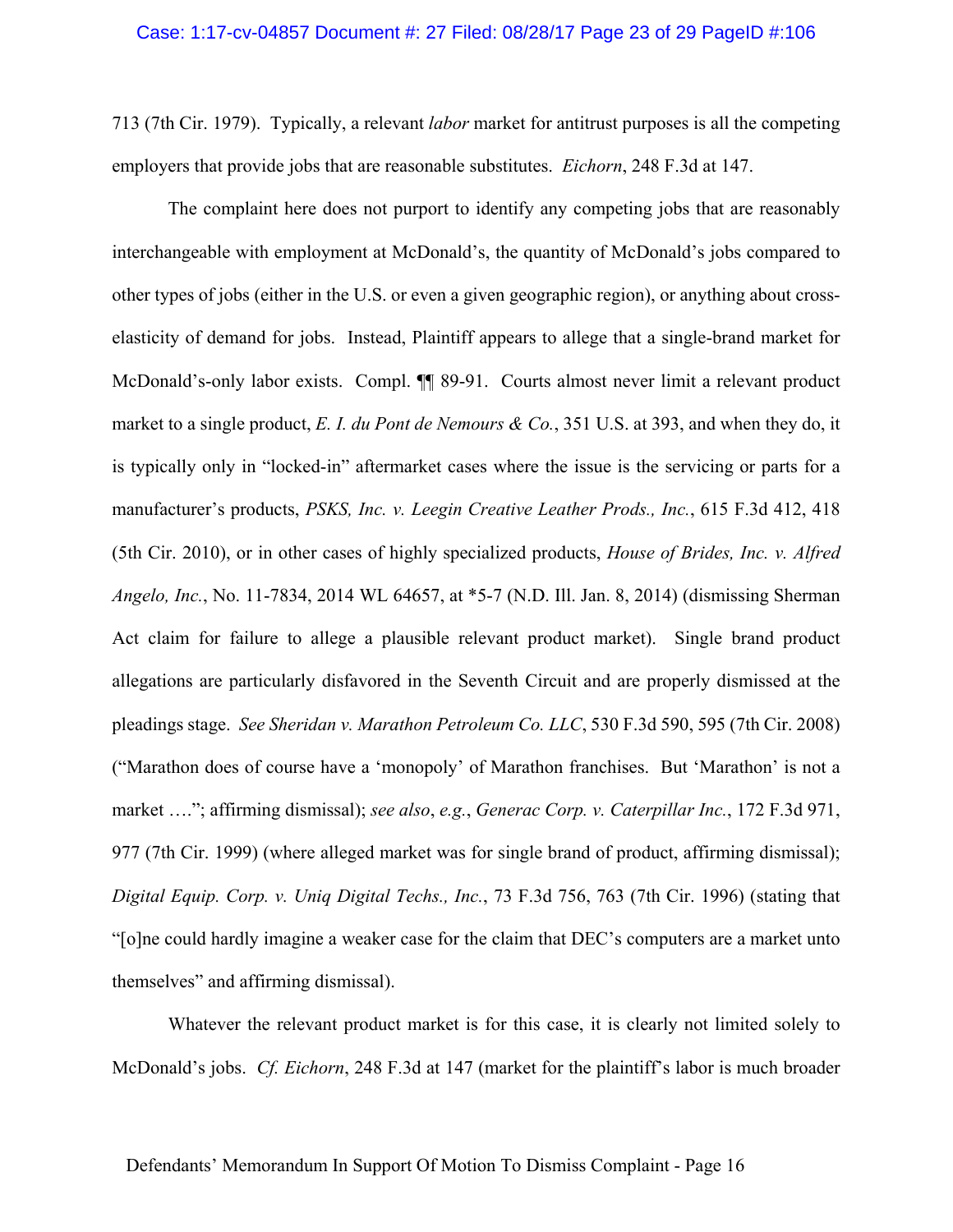#### Case: 1:17-cv-04857 Document #: 27 Filed: 08/28/17 Page 24 of 29 PageID #:107

than merely defendant's employment); *Subsolutions, Inc. v. Doctor's Assocs.*, 62 F. Supp. 2d 616, 625 (D. Conn. 1999) (Subway franchises is not a sufficient product market). Just as no consumer is ever locked in to buying only one brand of hamburgers, it is hard to imagine a person *ever* being locked into employment with only one type of hamburger-selling restaurant.<sup>5</sup> Plaintiff alleges no facts to support her conclusion that "the education, training and experience within the McDonald's enterprise are unique to McDonald's and not transferable to other restaurants." Compl. 1 89. Conspicuously, she alleges no facts about any particular McDonald's employee that is supposedly trapped within the McDonald's system, unable to obtain employment elsewhere. And Plaintiff's concession that she now works at Hobby Lobby flatly contradicts any lock-in theory. *Id.* ¶ 62.

Plaintiff also does not define a relevant geographic market (other than that she seeks to represent a nationwide class), which matters a great deal because there can be countless differences between regional or local labor markets. *See Law Bulletin Pub. Co. v. Rodgers*, No. 87 C 873, 1987 WL 16617, at \*3 (N.D. Ill. Sept. 1, 1987) ("It is well established that under either section 1 or section 2 of the Sherman Act, an antitrust plaintiff must plead relevant product and geographical markets. . . . A failure to do so results in dismissal of an antitrust claim."); *Besser Pub. Co. v. Pioneer Press, Inc.*, 571 F. Supp. 640, 641 (N.D. Ill. 1983) (dismissing complaint for failure to

 $\overline{a}$ 

<sup>5</sup> *See Todd v. Exxon Corp.*, 275 F.3d 191, 200 (2d Cir. 2001) ("Cases in which dismissal on the pleadings is appropriate frequently involve . . . failed attempts to limit a product market to a single brand [or] franchise." (citing cases holding that a single brand is not its own product market)); *Int'l Equip. Trading, Ltd. v. AB SCIEX LLC*, No. 13-1129, 2013 WL 4599903, at \*11 (N.D. Ill. Aug. 29, 2013) (the "court should dismiss the complaint" when it "limits the relevant market to a 'single brand'"); *Marion HealthCare LLC v. S. Ill. Healthcare*, No. 12-00871, 2013 WL 4510168, at \*11 (S.D. Ill. Aug. 26, 2013) (dismissing antitrust claim because, "[w]ithout a well-defined relevant market, a court cannot determine the effect that an allegedly illegal act has on competition"); *In re Dairy Farmers of Am., Inc.*, 767 F. Supp. 2d 880, 901 (N.D. Ill. 2011) (dismissing Sherman Act claims under Rule 12(b)(6) because the alleged relevant market was legally insufficient); *see also Waffle House*, 734 F.2d at 720 ("[W]hatever the relevant market is here, it is a great deal broader than the Waffle House system and encompasses much, if not all, of the fast food industry.").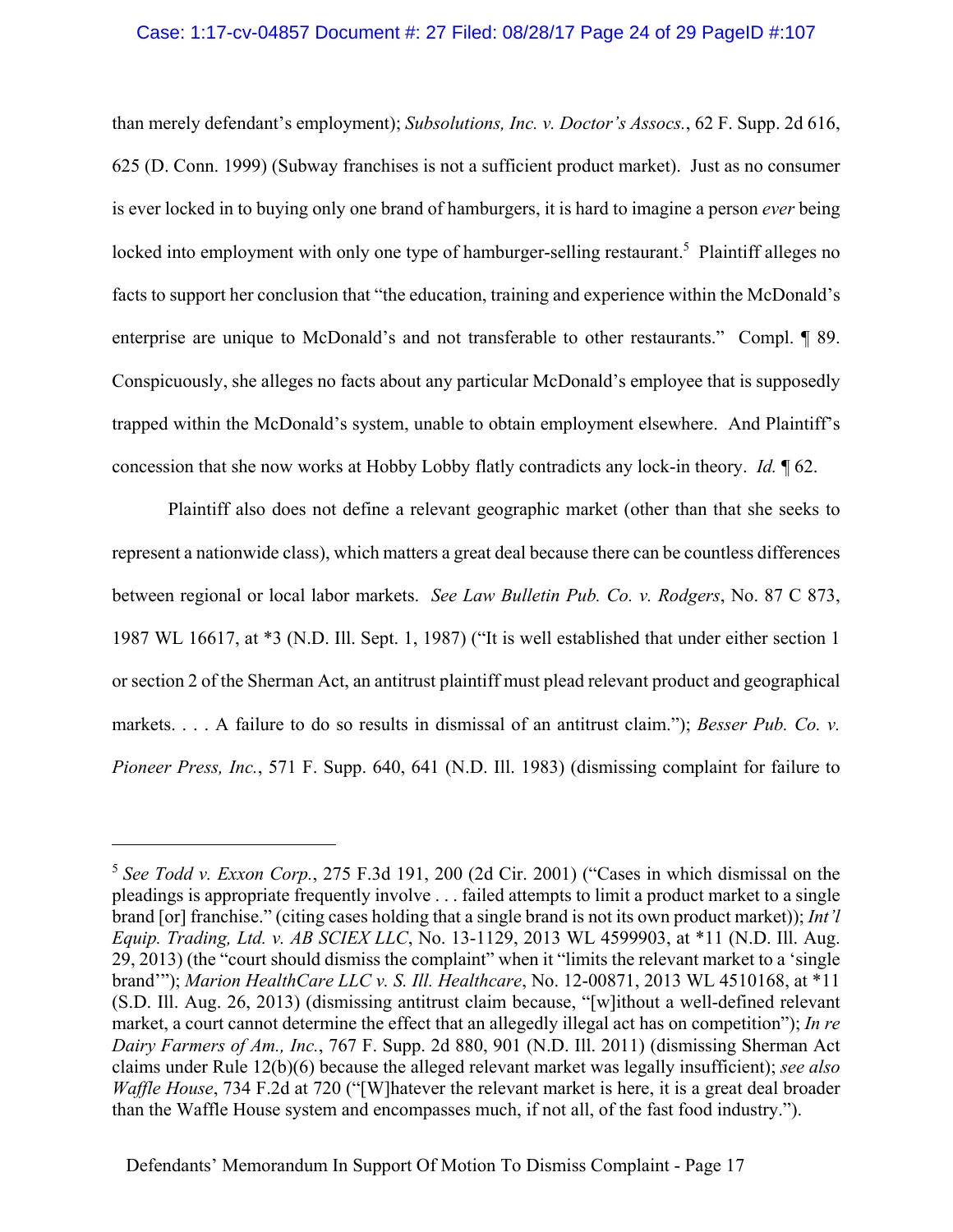#### Case: 1:17-cv-04857 Document #: 27 Filed: 08/28/17 Page 25 of 29 PageID #:108

plead relevant geographic market). And, having failed to allege a plausible product and geographic market, Plaintiff does not even make an effort to allege factually how Defendants have market power. *See Sheridan*, 530 F.3d at 595 ("[T]he plaintiffs' naked assertion of [defendants'] 'appreciable economic power'—an empty phrase—cannot save the complaint.").

Plaintiff has elected to allege only a *per se* claim; it is not the prerogative of this Court to instead analyze it under the rule of reason. *See Texaco Inc.*, 547 U.S. at 6 n.2; *see also AT&T Corp. v. JMC Telecom, LLC*, 470 F.3d 525, 531 (3d Cir. 2006) ("[Plaintiff] could have argued that the restraint at issue ought to be analyzed under the traditional rule of reason rather than attempt to squeeze the restraint into the *per se* realm. [Plaintiff], however, did not. Accordingly, [Plaintiff] failed to state a claim pursuant to the Sherman Act."). Plaintiff's Sherman Act claim accordingly is properly dismissed with prejudice.

#### **III. The Complaint Fails To State Illinois State Law Claims**

### **A. The IAA Does Not Permit Claims Based On Labor**

Count II of the complaint alleges that Defendants "engaged in unlawful contracts, combinations, and/or conspiracies in restraint, trade [sic] or commerce in violation of Illinois Antitrust Act, 740 ILCS 10/1, *et seq*." by lessening competition "in the market for McDonald's employees and/or managers." Compl.  $\P$  116-119. But section 10/4 of the IAA expressly states that "'[t]rade or commerce' includes all economic activity involving or relating to any commodity or service. . . . 'Service' shall not be deemed to include labor which is performed by natural persons as employees of others." 740 ILCS 10/4. Thus, claims related to an alleged market for labor services "are specifically excluded by § 10/4 of the Act." *O'Regan*, 121 F.3d at 1066 (affirming dismissal on § 10/4 grounds of IAA claim based on employment restrictive covenant). Additionally, "federal courts (and Illinois state courts) use federal law in construing provisions of the [IAA] that are substantially similar to federal law," *Marion Healthcare*, 2013 WL 4510168, at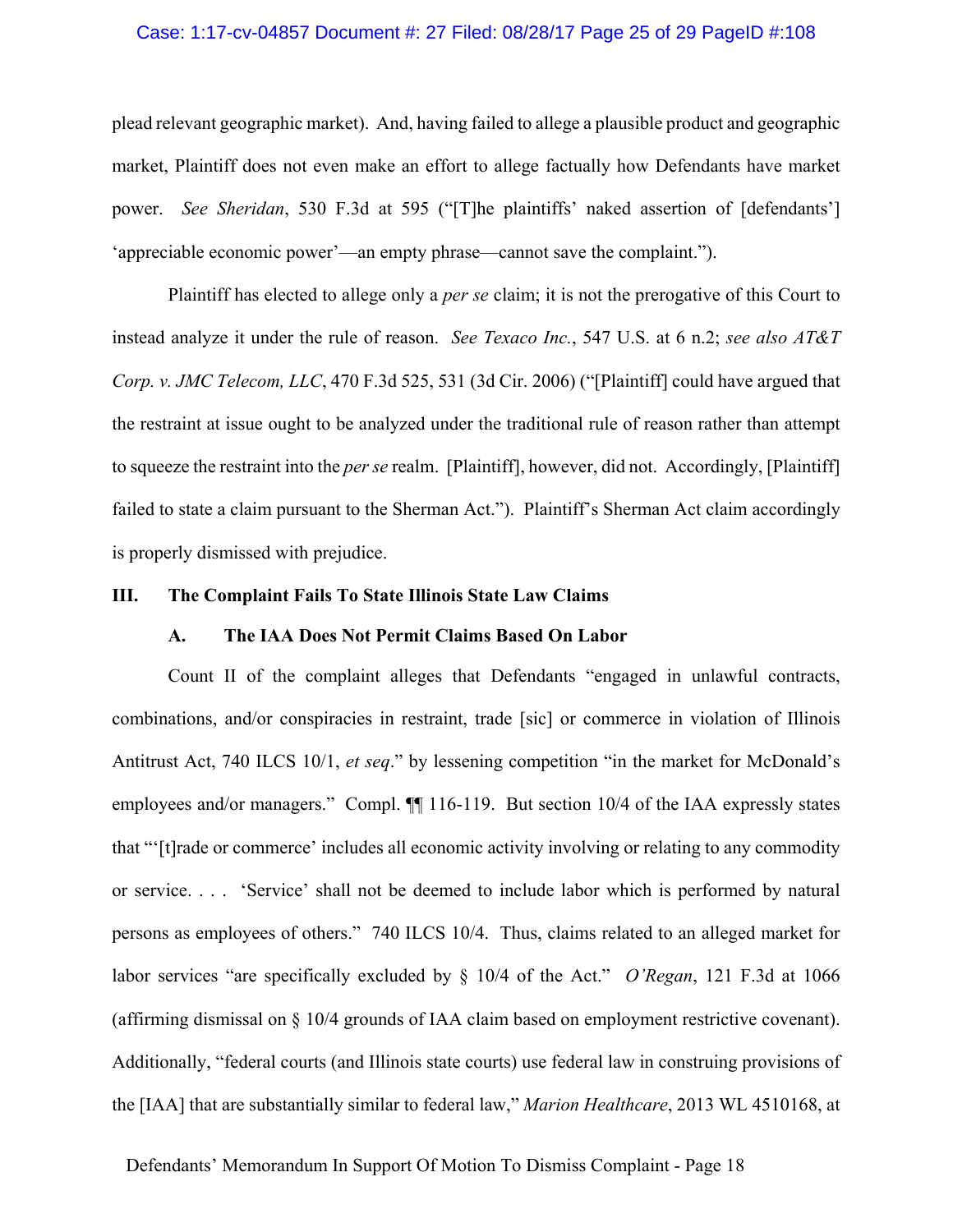#### Case: 1:17-cv-04857 Document #: 27 Filed: 08/28/17 Page 26 of 29 PageID #:109

\*14, so, to the extent Count I is dismissed, Count II also should be dismissed. Plaintiff has no possibly cognizable IAA claim and it should be dismissed with prejudice.

#### **B. The ICFA Claim Also Fails For Numerous Reasons**

Plaintiff cannot convert the ICFA into a backdoor enforcement mechanism for an antitrust claim not cognizable under the IAA. *Gaebler*, 285 Ill. App. 3d at 544 (quintessential antitrust claims "must be brought under the Antitrust Act and not the Consumer Fraud Act"). The Illinois Supreme Court has rejected such gamesmanship because "[t]o construe the [ICFA] to give a cause of action . . . that the legislature refused to give under the Antitrust Act would be incongruous." *Laughlin v. Evanston Hosp.*, 133 Ill. 2d 374, 390-91 (1990).

Moreover, the ICFA does not apply to this case because there are no allegations of "conduct that defrauds or deceives consumers." *Laughlin,* 133 Ill. 2d at 390; *see also Appraisers Coal. v. Appraisal Inst.*, 845 F. Supp. 592, 608 (N.D. Ill. 1994) (the ICFA "purports to prohibit all unfair methods of competition, but has been restricted to deceptive practices" used against consumers). The employees of McDonald's brand restaurants are not consumers in this context; if anything, they are *suppliers* of labor services. *See Hess v. Kanoski & Assocs.*, 668 F.3d 446, 454 (7th Cir. 2012) (plaintiff "was an employee, not a 'consumer,'" and therefore had no ICFA claim); *see also*  815 Ill. Comp. Stat. 505/1(e) (defining "consumer" as "any person who purchases or contracts for the purchase of merchandise not for resale in the ordinary course of his trade or business but for his use or that of a member of his household"). Nor are there any allegations in the complaint that tie this case to the actual consumers of McDonald's brand restaurants—*i.e.*, restaurant customers. *See Thrasher-Lyon v. Illinois Farmers Ins. Co.*, 861 F. Supp. 2d 898, 912 (N.D. Ill. 2012) (considering whether a case has a consumer nexus).

Moreover, the Illinois Supreme Court has also made clear that out-of-state plaintiffs (like Plaintiff here), involved in out-of-state transactions, cannot bring suit under the ICFA. "[A]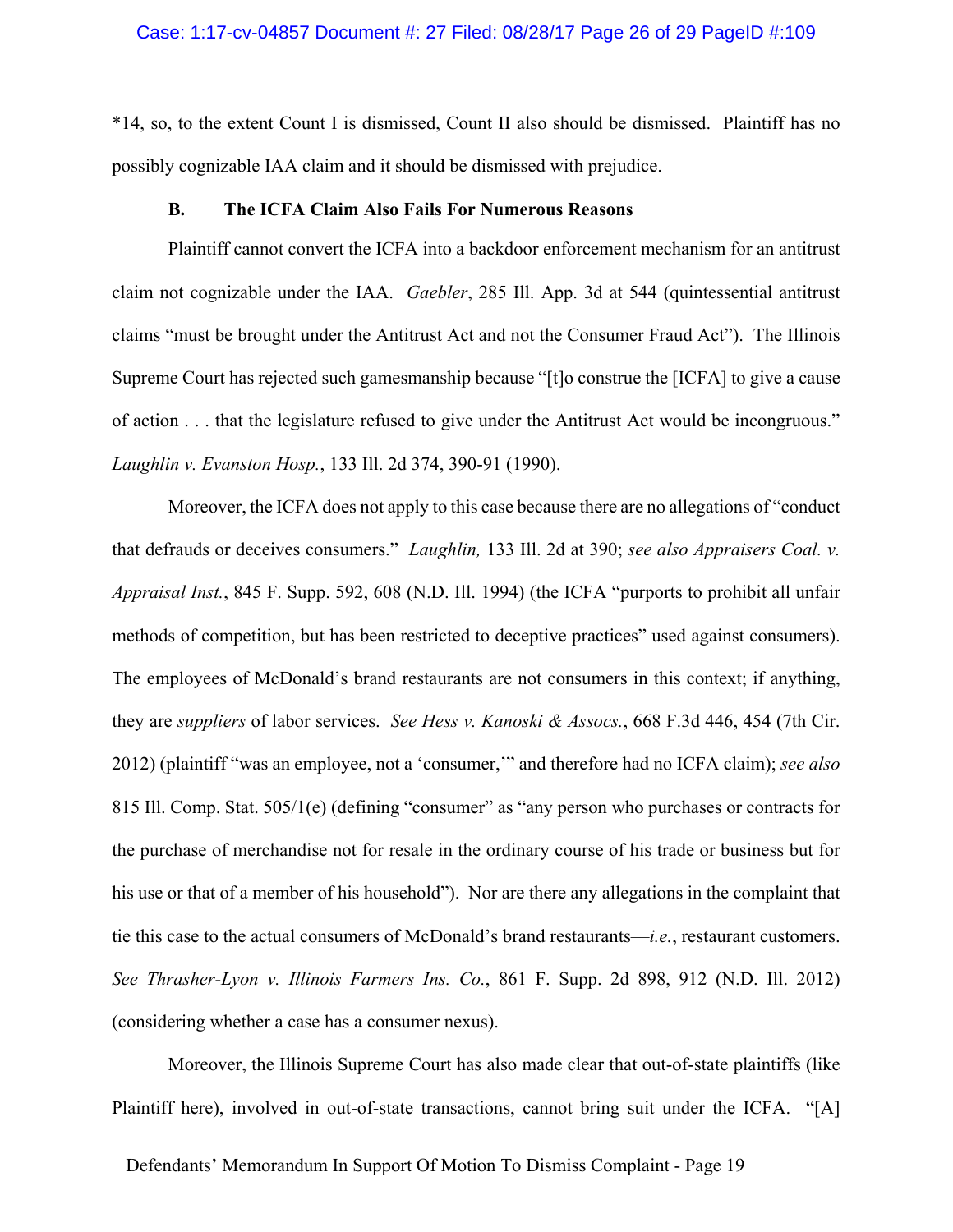#### Case: 1:17-cv-04857 Document #: 27 Filed: 08/28/17 Page 27 of 29 PageID #:110

plaintiff may pursue a private cause of action under [the ICFA] if the circumstances that relate to the disputed transaction occur primarily and substantially in Illinois." *Avery v. State Farm Mut. Auto. Ins. Co.*, 216 Ill. 2d 100, 186–87 (2005); *Crichton v. Golden Rule Ins. Co.*, 576 F.3d 392, 396 (7th Cir. 2009) ("[N]onresident plaintiffs may sue under the ICFA only if the circumstances relating to the alleged fraudulent transaction occurred mostly in Illinois."). In *Avery*, as here, even though the relevant company policy was created in Illinois, the "disputed transactions in this case . . . occurred outside of Illinois for the out-of-state plaintiffs." 216 Ill. 2d at 186-87. Accordingly, the ICFA did not apply. *Id.* Here, while Plaintiff alleges that "the decision to implement and the drafting of the no-solicit and no-hire clause in the franchise agreements, [and] McDonald's entry into that agreement" took place within Illinois, Compl. ¶ 16, the "transaction" affecting her occurred entirely in Florida, *id.* ¶ 59. For all those reasons, the ICFA provides no cause of action for Plaintiff and her claims should be dismissed with prejudice.

## **IV. Plaintiff Lacks Standing To Assert Claims For Injunctive Or Declaratory Relief.**

Plaintiff's claims for injunctive and declaratory relief, to the extent any claims remain, should be dismissed. Compl. ¶¶ 15, 139 & Prayer For Relief. Plaintiff lacks standing to request such relief because she is a *former* employee. *See Wal-Mart Stores, Inc. v. Dukes*, 131 S. Ct. 2541, 2559-60 (2011) (class members who were "no longer employed by Wal-Mart lack standing to seek injunctive or declaratory relief against its employment practices"). Because plaintiff lacks standing to seek this relief, her claims for it should be dismissed.

#### **CONCLUSION**

For these reasons, Defendants respectfully request that the Court dismiss Plaintiff's Complaint with prejudice. Defendants also respectfully request that the Court schedule an oral argument on Defendants' motion to dismiss.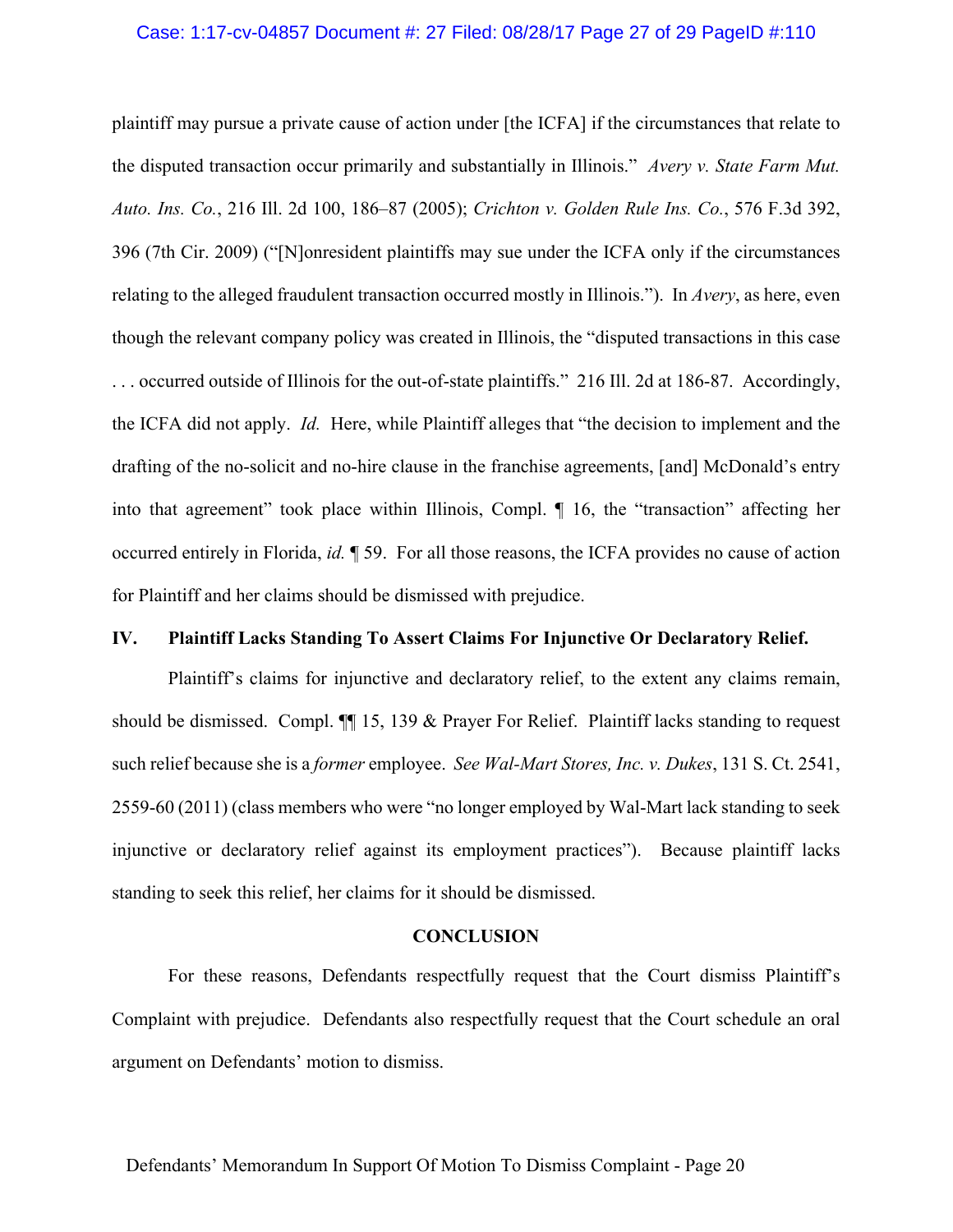Dated: August 28, 2017

Respectfully submitted,

# **McDONALD'S USA, LLC and McDONALD'S CORPORATION**

By: /s/ Rachel S. Brass Rachel S. Brass

## GIBSON DUNN & CRUTCHER LLP

D. Jarrett Arp (admitted pro hac vice) 1050 Connecticut Ave., N.W. Washington, D.C. 20036 Telephone: (202) 955-8500 Facsimile: (202) 467-0539 Email: JArp@gibsondunn.com

Rachel S. Brass (admitted pro hac vice) 555 Mission St., Suite 3000 San Francisco, California 94105 Telephone: (415) 393-8200 Facsimile: (415) 374-8458 Email: RBrass@gibsondunn.com

Matthew C. Parrott (admitted pro hac vice) 3161 Michelson Dr. Irvine, CA 92612 Telephone: (949) 451-3800 Facsimile: (949) 451-4220 Email: MParrott@gibsondunn.com

A&G LAW LLC

Robert M. Andalman (Atty. No. 6209454) Rachael Blackburn (Atty. No. 6277142) 542 S. Dearborn St.; 10th Floor Chicago, IL 60605 Tel.: (312) 341-3900 Fax: (312) 341-0700